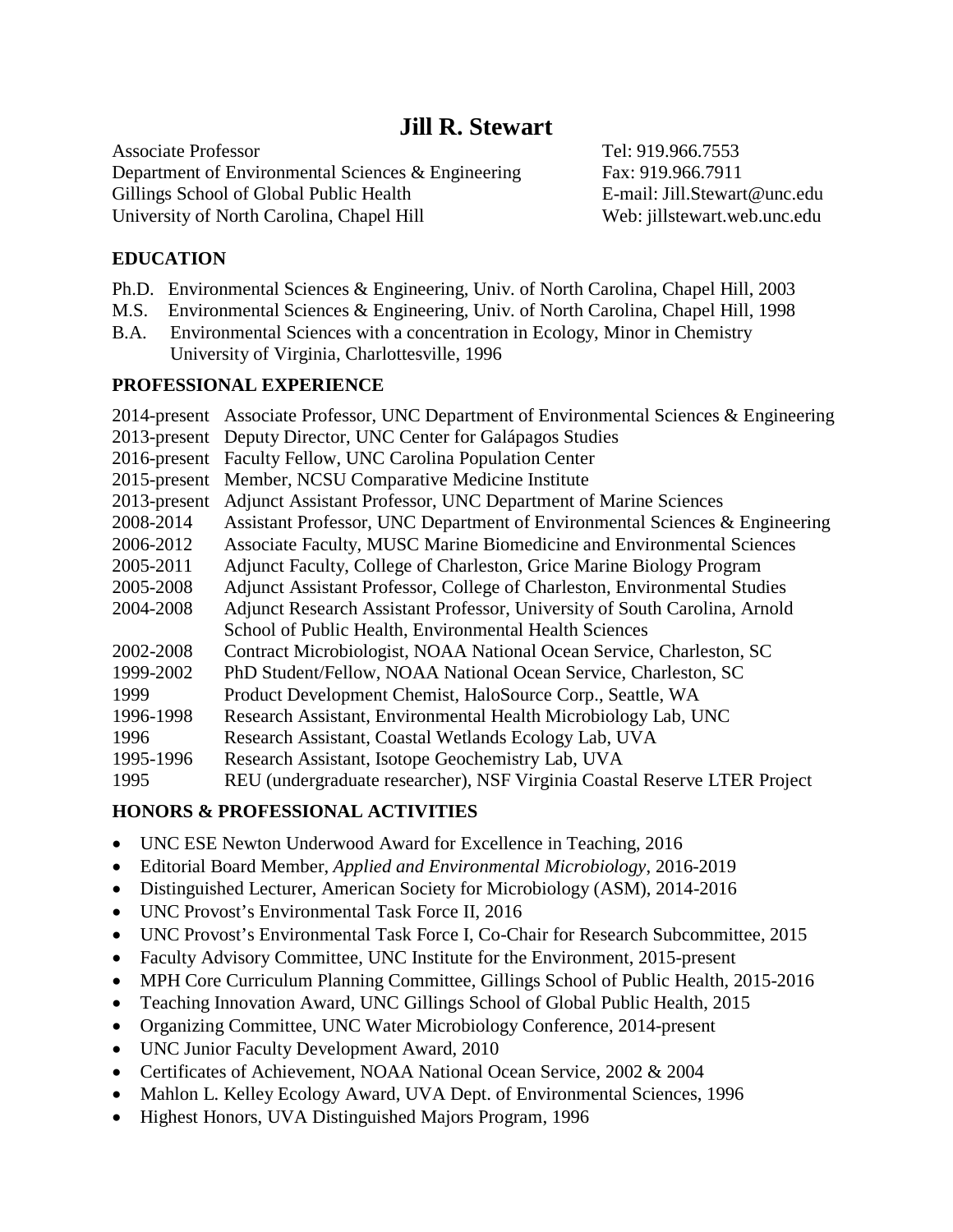# **PROFESSIONAL MEMBERSHIPS**

American Society for Microbiology (ASM)

Councilor, ASM Division Q: Applied and Environmental Microbiology (2013-2014) Chair, ASM Division Q: Applied and Environmental Microbiology (2012-2013) Chair-Elect, ASM Division Q: Applied and Environmental Microbiology (2011-2012)

Southeastern Estuarine Research Society (SEERS)

# **BIBLIOGRAPHY**

# **<sup>T</sup> Technicians, UUndergraduates, MMasters and DPhD students supervised by Dr. Stewart are noted, as are PPost-doctoral researchers.**

### *Referreed Papers/Articles – In Review*

- 1. Nadimpalli<sup>D</sup>, M, CD Heaney, D Hall, J Larsen, M Serre, S Rhodes<sup>D</sup> and **JR Stewart**. Exchange of antibiotic-resistant *Staphylococcus aureus* between humans and their environments in industrial hog operation workers' households. *Environmental Pollution*. In review.
- 2. Napier, MD, R Haugland, C Poole, AP Dufour, **JR Stewart**, DJ Weber, M Varma, JS Lavender and TJ Wade. Exposure to human-associated fecal contamination and self-reported illness among swimmers at recreational beaches: a cohort study. *Environmental Health*. In review.
- 3. Greenfield, DI, J Moore, **JR Stewart**, ED Hilborn, BJ George, Q Lin, CK Keppler and PA Sandifer. Temporal and environmental factors driving the occurrences of *Vibrio vulnificus* and *V. parahaemolyticus* and their associations with harmful algal blooms in South Carolina detention ponds and receiving tidal creeks. *FEMS Microbiology Ecology*. In internal EPA review.

### *Referreed Papers/Articles – Published or In Press*

- 1. Gerhard<sup>M</sup>, W, WS Choi, K Houck and **J Stewart** (2017). Water quality at points-of-use in the Galapagos Islands. *International Journal of Hygiene and Environmental Health*. 220(2, Pt B): 485- 493. doi: 10.1016/j.ijheh.2017.01.010.
- 2. Hatcher<sup>D</sup> SM, S Rhodes<sup>D</sup>, **JR Stewart**, E Silbergeld, N Pisanic, J Larsen, S Jiang<sup>U</sup>, A Krosche, D Hall, K Carroll, CD Heaney (2016). The prevalence of antibiotic-resistant *Staphylococcus aureus* nasal carriage among industrial hog operation workers, community residents, and children living in their households: North Carolina, USA. *Environmental Health Perspectives*. Oct 18. [Epub ahead of print]. doi:10.1289/EHP35.
- 3. NadimpalliD, M, **J Stewart**, E Pierce, N Pisanic, DC Love, D Hall, J Larsen, K Carroll, T Tekle, TM Perl and CD Heaney (2016). Livestock-associated, antibiotic resistant *Staphylococcus aureus* nasal carriage and recent skin and soft tissue infection among industrial hog operation workers. *PLOS ONE*. 11(11): e0165713. doi: 10.1371/journal.pone.0165713.
- 4. WuP, J, Y Cao, B YoungM, Y Yuen, S JiangU, MelendezU, J Griffith and **J Stewart** (2016). Decay of coliphages in sewage-contaminated freshwater: Uncertainty and seasonal effects. *Environmental Science and Technology*. 50:11593-11601. doi: 10.1021/acs.est.6b03916
- 5. Hatcher<sup>D</sup>, SM, KW Meyers<sup>M</sup>, CD Heaney, J Larsen, D Hall, MB Miller, **JR Stewart** (2016). Occurrence of methicillin-resistant *Staphylococcus aureus* in surface waters near industrial hog operation spray fields. *Science of the Total Environment*. 565: 1028-1036. doi: 10.1016/j.scitotenv.2016.05.083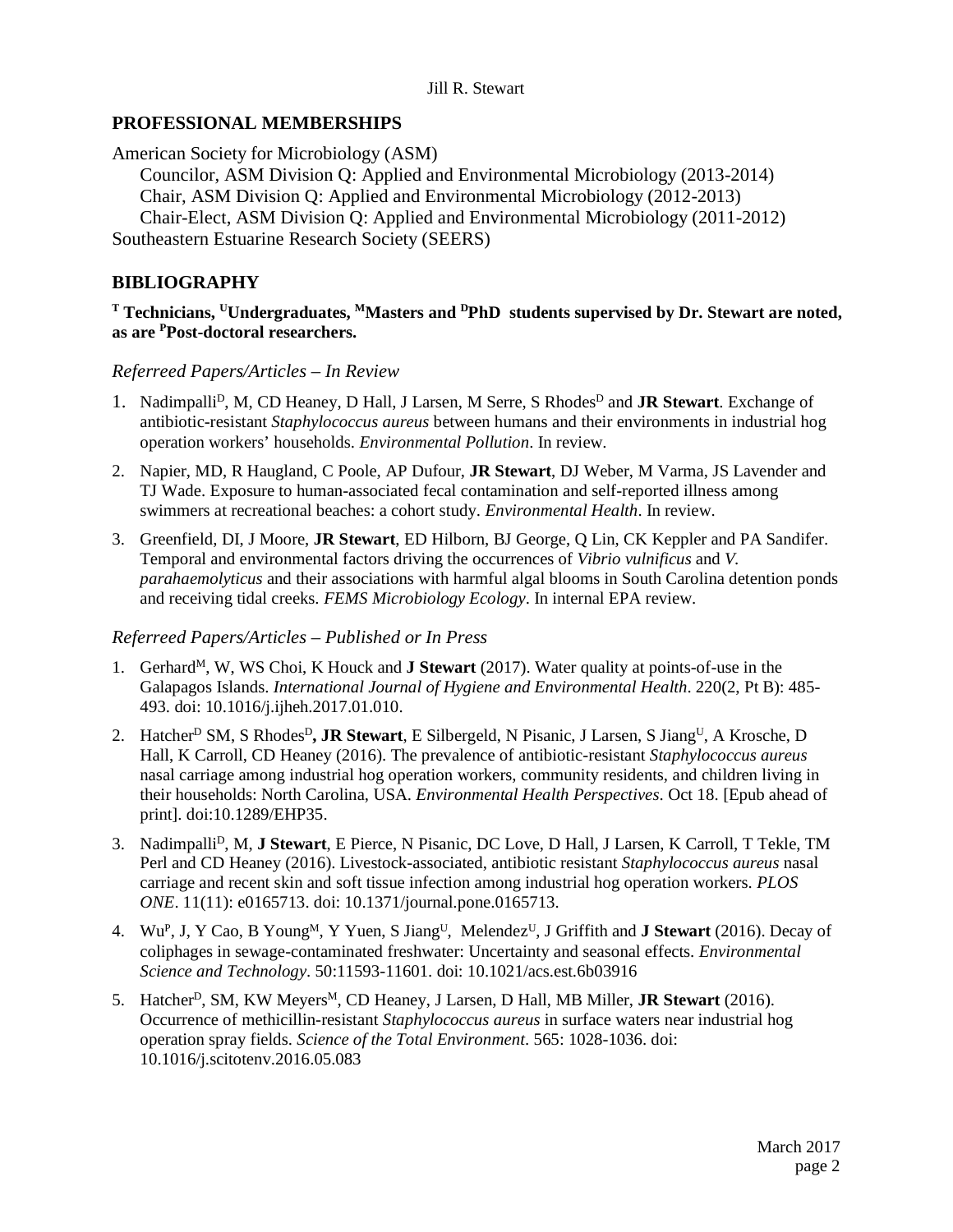- 6. OverbeyU, KN, SM HatcherD and **JR Stewart** (2015). Water quality and antibiotic resistance at beaches of the Galápagos Islands. *Frontiers in Environmental Health*. 3(64). 9 pages. doi: 10.3389/fenvs.2015.00064
- 7. Pisanic, N, M NadimpalliD, JL Rinsky, **J Stewart**, S Wing, DC Love, D Hall and CD Heaney (2015). Pig-2-Bac as a biomarker of occupational exposure to pigs and livestock-associated *Staphylococcus aureus* among industrial hog operation workers. *Environmental Research*. 143(Pt A): 93-97. doi: 10.1016/j.envres.2015.09.026
- 8. Brown, J, O Cumming, J Bartram, S Cairncross, J Ensink, D Holcomb<sup>D</sup>, J Knee, P Kolsky, K Liang, S Liang, R Nala, G Norman, R Rheingans, **J Stewart**, O Zavale, V Zuin and W-P Schmidt (2015). A controlled, before-after trial of an urban sanitation intervention to reduce enteric infections in children: research protocol for the Maputo Sanitation (MapSan) study, Mozambique. *BMJ Open*. 5(6). 12 pages. doi: 10.1136/bmjopen-2015-008215
- 9. NadimpalliD, M, N Pisanic, C Heaney and **J Stewart** (2015). Equivalence of influenza A virus RNA recovery from nasal swabs when lysing the swab and storage medium versus storage medium alone. *Journal of Virological Methods*. 217: 14–17. doi: 10.1016/j.jviromet.2015.01.008
- 10. Heaney, CD, KW MyersM, SB Wing, DJ Hall, D Baron and **JR Stewart** (2015). Source tracking swine fecal waste in surface water proximal to swine concentrated animal feeding operations. *Science of the Total Environment*. 511: 676-683. doi: 10.1016/j.scitotenv.2014.12.062
- 11. Gentry-Shields<sup>D</sup>, J, K Myers<sup>M</sup>, N Pisanic, C Heaney and **J Stewart** (2015). Hepatitis E virus and coliphages in waters proximal to swine concentrated animal feeding operations. *Science of the Total Environment*. 505: 487-493. doi: 10.1016/j.scitotenv.2014.10.004
- 12. NadimpalliD, M, Jl Rinsky, S Wing, D Hall, **J Stewart**, J Larsen, KE Nachman, DC Love, E PierceM, N Pisanic, J Strelitz, L Harduar-Morano, CD Heaney (2015). Persistence of livestock-associated antibiotic-resistant *Staphylococcus aureus* among industrial hog operation workers in North Carolina over 14 days. *Occupational and Environmental Medicine*. 72(2): 90-99. doi: 10.1136/oemed-2014- 102095
- 13. Sanger, D, A Blair, G DiDonato, T Washburn, S Jones, G Riekerk, E Wirth, **J Stewart**, D White, L Vandiver and AF Holland (2015). Impacts of coastal development on the ecology of tidal creek ecosystems of the US southeast including consequences to humans. *Estuaries and Coasts*. 38(Suppl 1): 49. doi: 10.1007/s12237-013-9635-y
- 14. Schinasi, L, S Wing, KL Augustino, KM Ramsey, DL Nobles, DB Richardson, LB Price, M Aziz, PDM MacDonald and **JR Stewart** (2014). A case control study of environmental and occupational exposures associated with methicillin resistant *Staphylococcus aureus* nasal carriage in patients admitted to a rural tertiary care hospital in a high density swine region. *Environmental Health*. 13(1): 54. doi: 10.1186/1476-069X-13-54
- 15. **Stewart, JR**, FI Townsend, SM Lane, E Dyar, AA Hohn, TK Rowles, LA Staggs, RS Wells, BC Balmer and LH Schwacke (2014). Survey of antibiotic-resistant bacteria isolated from bottlenose dolphins *Tursiops truncatus* in the southeastern USA. *Diseases of Aquatic Organisms*. 108(2): 91- 102. doi: 10.3354/dao02705
- 16. Love, DC, RA Rodriguez, CD Gibbons, JH Griffith, Q Yu, **JR Stewart** and MD Sobsey (2014). Human viruses and viral indicators in marine water at two recreational beaches in Southern California, USA. *Journal of Water and Health*. 12(1): 136-150. doi: 10.2166/wh.2013.078
- 17. Wu<sup>D</sup>, J, AD Gronewold, R Rodriguez, **JR Stewart** and MD Sobsey (2014). Integrating quantitative PCR and Bayesian statistics to quantify human adenoviruses in small volumes of source water. *Science of the Total Environment*. 470-471: 255-262. doi: 10.1016/j.scitotenv.2013.09.026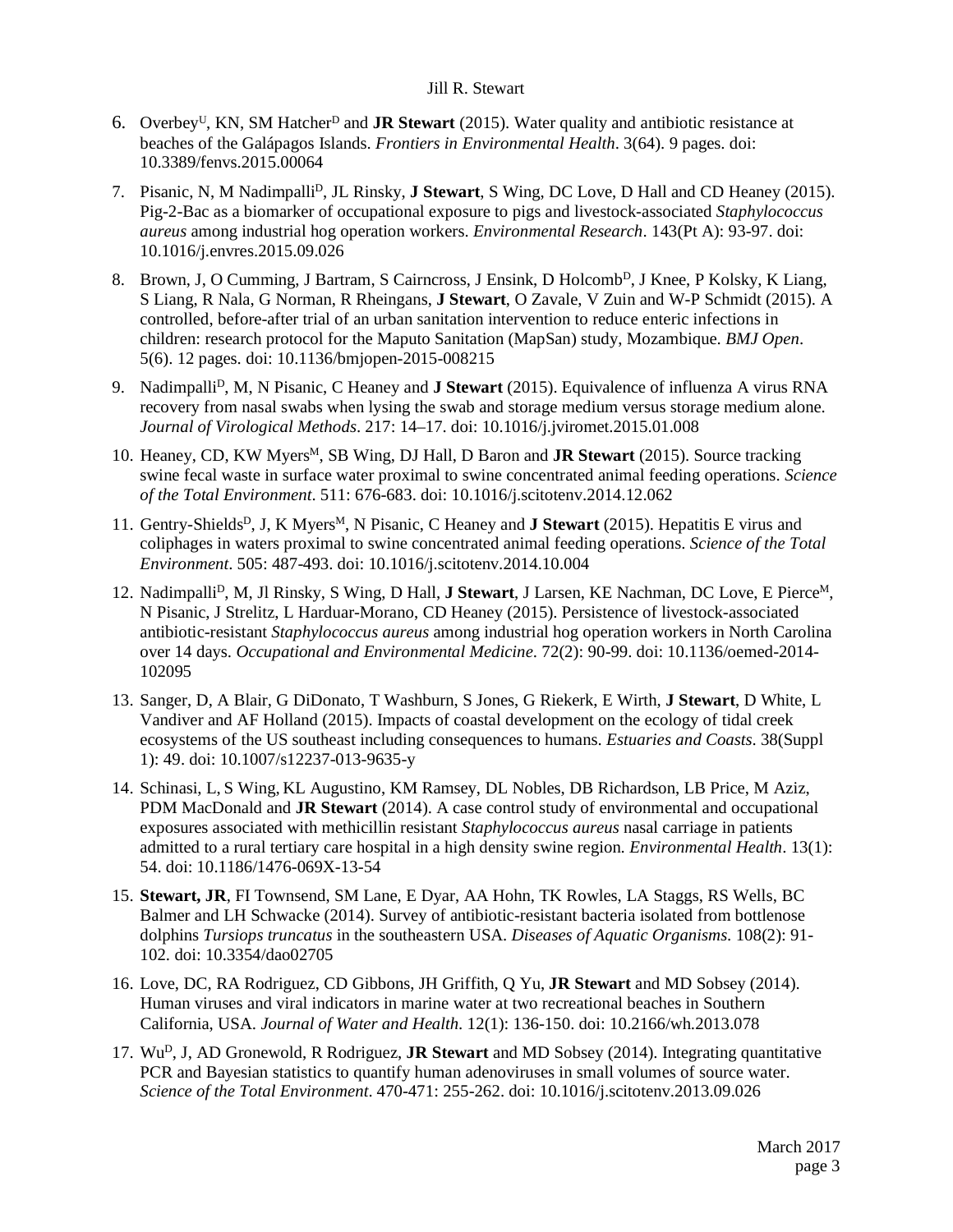- 18. JohnstonT, C, MN Byappanahalli, J MacDonald Gibson, JA Ufnar, RL Whitman and **JR Stewart** (2013). Probabilistic analysis showing that a combination of *Bacteroides* and *Methanobrevibacter*  source tracking markers are effective for identifying waters contaminated by human fecal pollution. *Environmental Science and Technology*. 47(23): 13621-13628. doi: 10.1021/es403753k
- 19. **Stewart, JR**, AB Boehm, EA Dubinsky, T-T Fong, KD Goodwin, JF Griffith, RT Noble, OC Shanks, V Kannappan, and SB Weisberg (2013). Recommendations following a multi-laboratory comparison of microbial source tracking methods. *Water Research*. 47(18): 6829-6838. doi: 10.1016/j.watres.2013.04.063
- 20. Harwood, VJ, AB Boehm, LM Sassoubre, V Kannappan, **JR Stewart**, T-T Fong, M-P Caprais, RR Converse, D Diston, J Ebdon, JA Fuhrman, M Gourmelon, J Gentry-Shields<sup>D</sup>, JF Griffith, DR Kashian, RT Noble, H Taylor and M Wicki (2013). Performance of viruses and bacteriophages for fecal source determination in a multi-laboratory, comparative study. *Water Research*. 47(18): 6929- 6943. doi: 10.1016/j.watres.2013.04.064
- 21. Layton, BA, Y Cao, DL Ebentier, KT Hanley, E Ballesté, J Brandão, MN Byappanahalli, RR Converse, AH Farnleitner, J Gentry-Shields<sup>D</sup>, ML Gidley, M Gourmelon, CS Lee, J Lee, S Lozach, T Madi, WG Meijer, RT Noble, L Peed, GH Reischer, R Rodrigues, JB Rose, A Schriewer, C Sinigalliano, S Srinivasan**, JR Stewart**, LC Van De Werfhorst, D Wang, R Whitman, S Wuertz, J Jay, PA Holden, AB Boehm, OC Shanks and JF Griffith (2013). Performance of human fecal anaerobe-associated PCR-based assays in a multi-laboratory method evaluation study. *Water Research*. 47(18): 6897-6908. doi: 10.1016/j.watres.2013.05.060
- 22. NadimpalliD, M, C Heaney and **J Stewart** (2013). Recovery of *Staphylococcus aureus* from enriched nasal swabs within 24 hours is improved with the use of multiple culture media. *Journal of Medical Microbiology*. 62(Pt 9): 1365-1367. doi: 10.1099/jmm.0.058248-0
- 23. SchinasiD, L, S Wing, PDM MacDonald, DB Richardson**, JR Stewart**, KL Augustino, DL Nobles and KM Ramsey (2013). Medical and household characteristics associated with methicillin resistant *Staphylococcus aureus* nasal carriage among patients admitted to a rural tertiary care hospital. *PLOS ONE*. 8(8): e73595. doi: 10.1371/journal.pone.0073595
- 24. Rinsky, JL, M Nadimpalli<sup>D</sup>, S Wing, D Hall, D Baron-Hall, LB Price, J Larsen, M Stegger, J Stewart and CD Heaney (2013). Livestock-associated methicillin and multidrug resistant *Staphylococcus aureus* is present among industrial, not antibiotic-free livestock workers in North Carolina. *PLOS ONE*. 8(7): e67641. doi: 10.1371/journal.pone.0067641
- 25. Gentry-ShieldsD, J, A Wang, RM Cory and **JR Stewart** (2013). Determination of specific types and relative levels of qPCR inhibitors in environmental water samples using excitation-emission matrix spectroscopy and PARAFAC. *Water Research*. 47(10): 3467-3476. doi: 10.1016/j.watres.2013.03.049
- 26. Gentry-Shields<sup>D</sup>, J and **J Stewart** (2013). Similar concentration and extraction recoveries allow for use of Turnip Crinkle Virus as a spike and recovery control for Enteroviruses in water. *Journal of Virological Methods*. 189(2): 250-257. doi: 10.1016/j.jviromet.2013.02.013
- 27. Rowny<sup>M</sup>, J and JR Stewart (2012). Characterization of nonpoint source microbial contamination in an urbanizing watershed serving as a municipal water supply. *Water Research*. 46(18): 6143-6153. doi: 10.1016/j.watres.2012.09.009
- 28. Gentry-Shields<sup>D</sup>, J, JG Rowny<sup>M</sup> and **JR Stewart** (2012). HuBac and *nifH* source tracking markers display a relationship to land use but not rainfall. *Water Research*. 46(18): 6163-6174. doi: 10.1016/j.watres.2012.09.016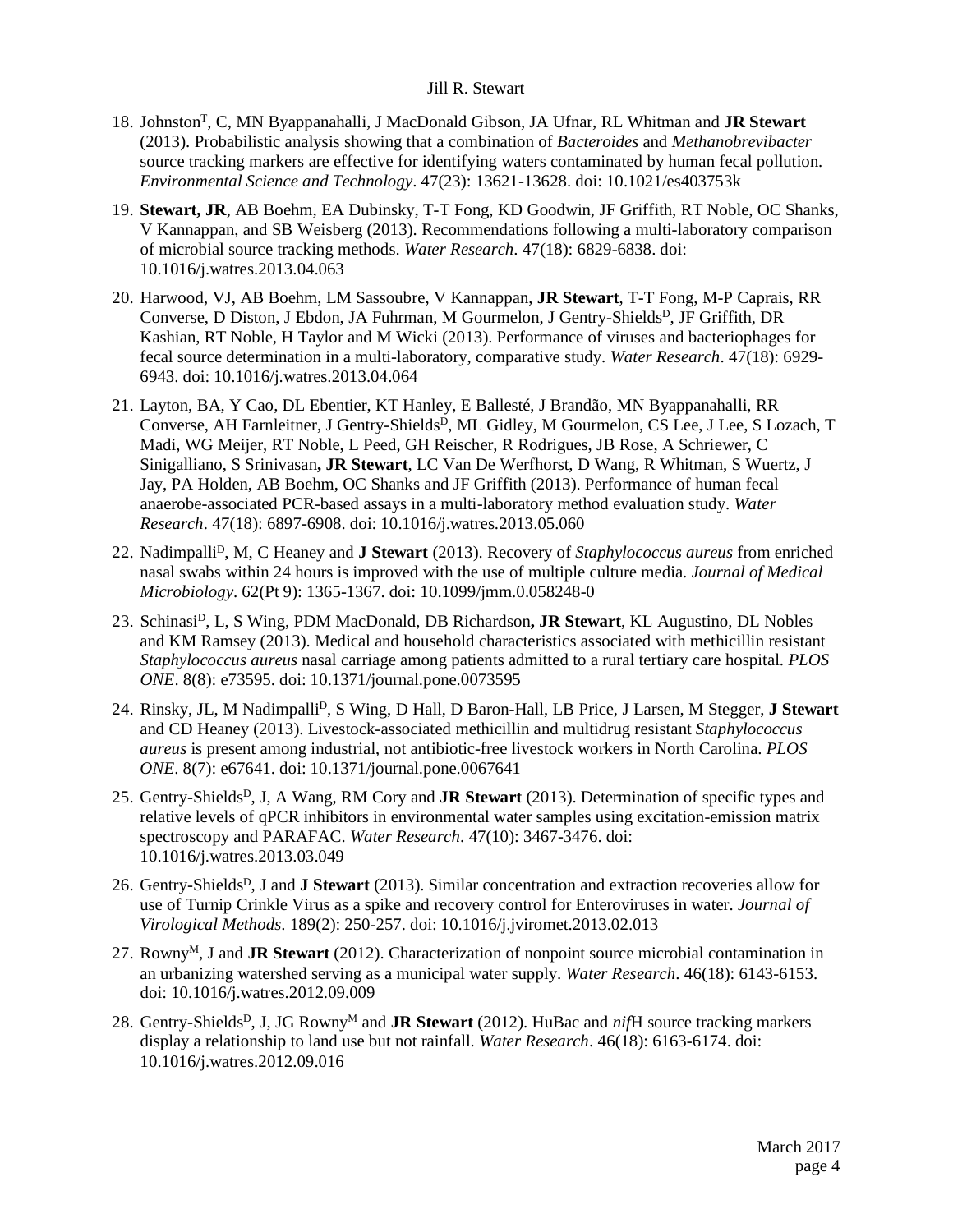- 29. Rodríguez RA, Love DC, **Stewart JR**, Tajuba J, Knee J, Dickerson JW Jr, Webster LF, Sobsey MD (2012). Comparison of methods for the detection of coliphages in recreational water at two California, United States beaches. *Journal of Virological Methods*. 181(1): 73-79. doi: 10.1016/j.jviromet.2012.01.013
- 30. Shah, AH, AM Abdelzaher, H Phillips, R Hernandez, HM Solo-Gabriele, J Kish, G Scorzetti, JW Fell, MR Diaz, TM Scott, J Lukasik, VJ Harwood, S McQuaig, CD Sinigalliano, ML Gidley, D Wanless, A Agar, J Lui, **JR Stewart**, LR Plano and LE Fleming (2011). Indicator microbes correlate with pathogenic bacteria, yeasts, and helminthes in sand at a subtropical recreational beach site. *Journal of Applied Microbiology*. 110(6): 1571-1583. doi: 10.1111/j.1365-2672.2011.05013.x
- 31. Abdelzaher, AM, M E Wright, C Ortega, AR Hasan, T Shibata, H M Solo-Gabriele, J Kish, K Withum, G He, SM Elmir, J A Bonilla, TD Bonilla, CJ Palmer, TM Scott, J Lukasik, VJ Harwood, S McQuaig, CD Sinigalliano, ML Gidley, D Wanless, LRW Plano, AC Garza, X Zhu, **JR Stewart**, JW Dickerson Jr, H Yampara-Iquise, C Carson, JM Fleisher and LE Fleming (2011). Daily measures of microbes and human health at a non-point source marine beach. *Journal of Water and Health*. 9(3): 443-457. doi: 10.2166/wh.2011.146
- 32. WuD, J, RA Rodriguez, **JR Stewart** and MD Sobsey (2011). A simple and novel method for recovering adenovirus 41 in small volumes of source water. *Journal of Applied Microbiology*. 110(5): 1332-1340. doi: 10.1111/j.1365-2672.2011.04987.x
- 33. GregoryT, JB, LF Webster, JF Griffith and **JR Stewart** (2011). Improved detection and quantification of norovirus from water. *Journal of Virological Methods*. 172(1-2): 38-45. doi: 10.1016/j.jviromet.2010.12.011
- 34. JohnstonT, C, JA Ufnar, JR Griffith, J Gooch and **JR Stewart** (2010). A real time qPCR assay for the detection of the *nif*H gene of *Methanobrevibacter smithii*, a potential indicator of sewage pollution. *Journal of Applied Microbiology*. 109(6): 1946-1956. doi: 10.1111/j.1365-2672.2010.04824.x
- 35. Rosario, K, EM Symonds, C Sinigalliano, **J Stewart** and M Breitbart (2009). Pepper mild mottle virus as an indicator of fecal pollution. *Applied and Environmental Microbiology*. 75(22): 7261- 7267. doi: 10.1128/AEM.00410-09
- 36. DiDonato, GT, **JR Stewart**, DM Sanger, BJ RobinsonT, BC Thompson, AF Holland and R. Van Dolah (2009). Effects of changing land use on the microbial water quality of tidal creeks. *Marine Pollution Bulletin*. 58(1): 97-106. doi: 10.1016/j.marpolbul.2008.08.019
- 37. **Stewart, JR**, RJ Gast, RS Fujioka, HM Solo-Gabriele, JS Meschke, LA Amaral-Zettler, E Del Castillo, MF Polz, TK Collier, MS Strom, CD Sinigalliano, PDR Moeller and AF Holland (2008). The coastal environment and human health: Microbial indicators, pathogens, sentinels and reservoirs. *Environmental Health*. 7(Suppl 2): S3. doi: 10.1186/1476-069X-7-S2-S3
- 38. KelseyD, RH, LF Webster, DJ Kenny, **JR Stewart** and GI Scott (2008). Spatial and temporal variability of ribotyping results at a small watershed in South Carolina. *Water Research*. 42(8-9): 2220-2228. doi: 10.1016/j.watres.2007.11.038
- 39. KlopchinM, J, **JR Stewart**, LF Webster and PA Sandifer (2008). Assessment of environmental impacts of a colony of free-ranging rhesus monkeys (*Macca mulatta*) on Morgan Island, South Carolina. *Environmental Monitoring and Assessment*. 137: 301-313. doi: 10.1007/s10661-007-9766-3
- 40. Siewicki, TC, T Pullaro, W Pan, S McDaniel, R Glenn and **J Stewart** (2007). Models of total and presumed wildlife sources of fecal coliform bacteria in coastal ponds. *Journal of Environmental Management*. 82(1): 120-132. doi: 10.1016/j.jenvman.2005.12.010
- 41. **Stewart, JR**, J Vinjé, SJG Oudejans, GI Scott, & MD Sobsey (2006). Sequence variation among group III F+RNA coliphages from waters and swine lagoons. *Applied and Environmental Microbiology*. 72(2): 1226-1230. doi: 10.1128/AEM.72.2.1226-1230.2006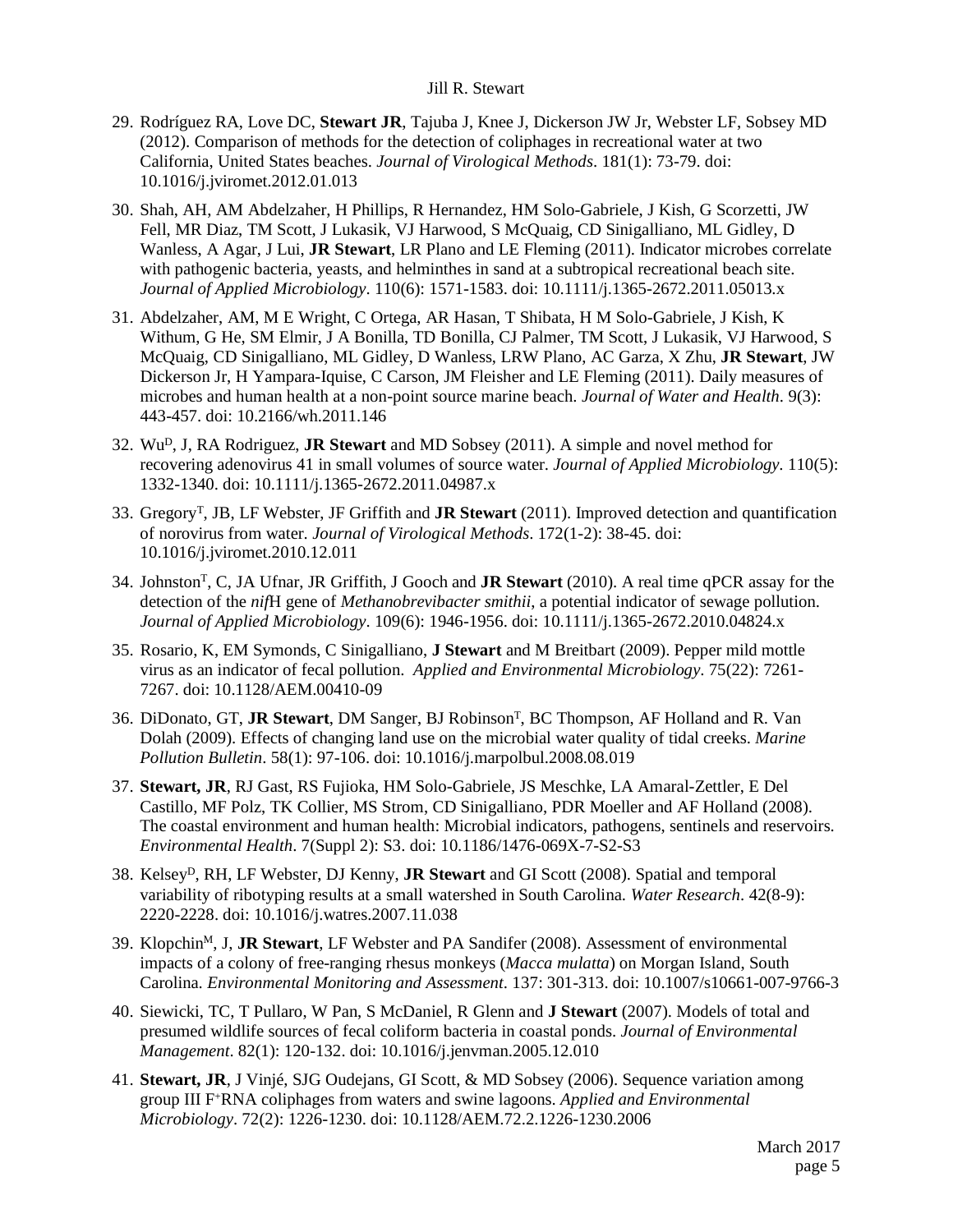- 42. **Stewart, JR**, JW Daugomah, DE Chestnut, DA Graves, MD Sobsey and GI Scott (2006). FRNA coliphage typing for microbial source tracking in surface waters. *Journal of Applied Microbiology*. 101(5): 1015-1026. doi: 10.1111/j.1365-2672.2006.03011.x
- 43. Richter, J, M Livet, **J Stewart**, G Scott, G Feigley (2005). Coastal terrorism: Using tabletop discussions to enhance infrastructure through relationship building. *Journal of Public Health Management and Practice*. Nov. (Suppl). S45-S49. PMID: 16205543
- 44. Vinjé, J, SJG Oudejans, **JR Stewart**, MD Sobsey and SL Long (2004). Molecular detection and genotyping of male-specific coliphages by reverse transcription-PCR and reverse line blot hybridization. *Applied and Environmental Microbiology*. 70(10): 5996-6004. doi: 10.1128/AEM.70.10.5996-6004.2004
- 45. Noble, RT, SM Allen, AD Blackwood, W Chu, SC Jiang, GL Lovelace, MD Sobsey, **JR Stewart**, and DA Wait (2003). Use of viral pathogens and indicators to differentiate between human and nonhuman fecal contamination in a microbial source tracking comparison study. *Journal of Water and Health*. 1(4): 195-208. PMID: 15382724
- 46. **Stewart, JR**, RD Ellender, JA Gooch, S Jiang, SP Myoda, & SB Weisberg (2003). Recommendations for microbial source tracking: Lessons from a methods comparison study. *Journal of Water and Health*. 1(4): 225-231. PMID: 15382726

#### *Books and Chapters*

- 1. **Stewart, JR**, LE Fleming, JM Fleisher, AM Abdelzaher and MM Lyons (2011). Waterborne Pathogens. Chapter 2 *In*: Issues in Environmental Science and Technology Vol. 33: Marine Pollution and Human Health. R. M. Harrison and R. E. Hester (eds.). Royal Society of Chemistry (RSC) Publishing. London. 43pp. doi: 10.1039/9781849732871-00025
- 2. Jofre, J, **JR Stewart** and W Grabow (2011). Phage Methods. Ch. 6 *In*: Microbial Source Tracking: Methods, Applications and Case Studies. C Hagedorn, AR Blanch and VJ Harwood (eds.). Springer Publishing Co. New York, NY. 20pp. doi: 10.1007/978-1-4419-9386-1\_6
- 3. **Stewart, JR,** J Santo Domingo, and TJ Wade (2007). Fecal pollution, public health and microbial source tracking. Ch. 1 *In*: Microbial Source Tracking. J Santo Domingo and M Sadowsky (eds). American Society for Microbiology. Washington D.C. 32pp. doi: 10.1128/9781555815769.ch1

### *Refereed Reports*

- 1. **Stewart, JR**, JG Rowny and JG Shields (2011). Microbial contaminants associated with urbanization of a drinking water reservoir. Water Resources Research Institute (WRRI) of the University of North Carolina. Report No. 403. Raleigh, NC. 67 pp.
- 2. Sanger, D, A Blair, G DiDonato, T Washburn, S Jones, R Chapman, D Bergquist, G Riekerk, E Wirth, **J Stewart**, D White, L Vandiver, S White, D Whitall (2008). Integrative Ecological Assessments of NOAA's National Estuarine Research Reserves System (NERRS), *Volume I: The Impacts of Coastal Development on the Ecology and Human Well-being of Tidal Creek Ecosystems*. NOAA Technical Memorandum. NOS NCCOS 82. Silver Spring, MD. 76 pp.
- 3. Santo Domingo, J, T Edge, J Griffith, J Hansel,VJ Harwood, M Jenkins, A Layton, M Molina, C Nakatsu, R Oshiro, M Sadowsky, O Shanks, G Stelma, **J Stewart**, D Stoeckel, B Wiggins and J Wilbur (2005). *Microbial Source Tracking Guide Document*. EPA/600-R-05-064, Office of Research & Development. Cincinnati, OH. 123 pp.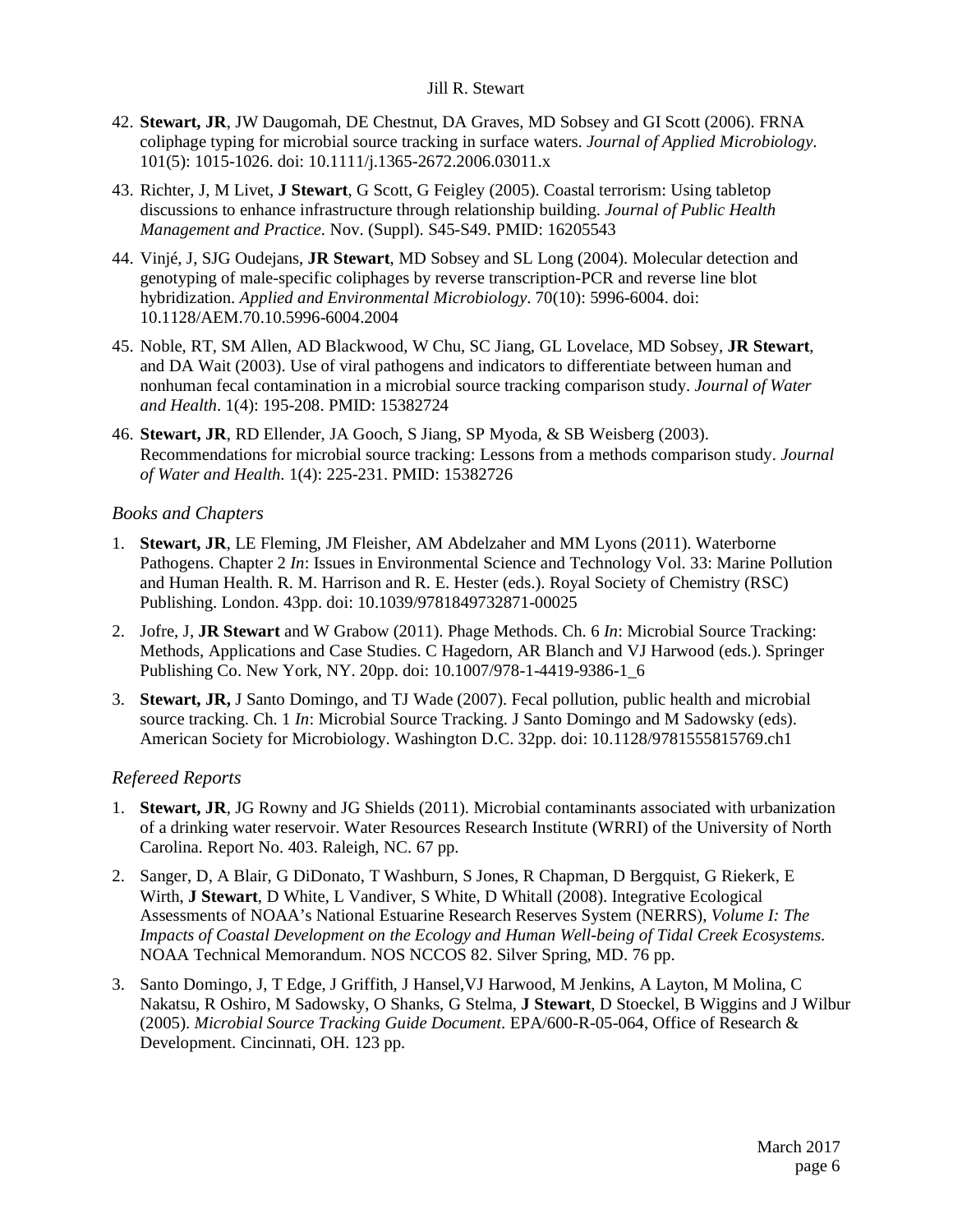### *Unrefereed Project Reports*

- 1. Linking changes in plankton biodiversity to increased human exposure to pathogens and potential for using the Global Earth Observing System (GEOS) to monitor and predict such threats (2010). Final project report of NOAA-EPA Interagency Agreement DW-13-92270801 (PI: Sandifer). Charleston, SC. 28pp.
- 2. The pilot epidemiologic assessment of microbial indicators for monitoring recreational water quality in marine sub/tropical environments (2008). Final Project Report (PI: Fleming). University of Miami. Miami, FL. 29pp.
- 3. Gooch, JA, LF Webster, R Ascanio, BC Thompson, MH Fulton, **JR Stewart** and GI Scott (2007). Multiple antibiotic resistance (MAR) testing and ribotyping (RT) of *Escherichia coli* isolates from three North Carolina impaired watersheds. Report submitted to the UNC Coastal Studies Institute. Manteo, NC. 69pp.
- 4. **Stewart, J**, B Robinson, J Gooch, J Ufnar and RD Ellender (2005). Identification of humanassociated microorganisms from Charleston stormwater samples. Report submitted to the Charleston Comissioners of Public Works. Charleston, SC. 4pp.
- 5. Gooch, JA, **JR Stewart**, BC Thompson, LF Webster, SM Allen, LM Kracker, PL Pennington, MH Fulton, and GI Scott (2004). Use of three microbial source tracking methods to analyze shellfish harvesting waters in South Carolina. Report submitted to the South Carolina Department of Health and Environmental Control. Columbia, SC. 93pp.
- 6. **Stewart, JR**, BC Thompson, LF Webster, JW Daugomah, AK Leigh, JA Gooch, and GI Scott (2001). *Escherichia coli* and coliphage analyses to distinguish microbial pollution sources in surface waters of South Carolina. Report submitted to the South Carolina Department of Health and Environmental Control. Columbia, SC. 139pp.

#### *Contributions to White Papers and Government Reports*

- 1. Report on the Experts Scientific Workshop on Potential Human Health Risks from Exposure to Fecal Contamination from Avian and Other Wildlife Sources in Recreational Waters (2011). U.S. Environmental Protection Agency Office of Water and Office of Research and Development. Washington, DC. 34 pp.
- 2. Report from the Workshop on Indicators of Final Ecosystem Goods and Services for Wetlands and Estuaries (2011)*.* Ringold, P, A Nahlik, J Boyd and D Bernard. U.S. Environmental Protection Agency. Corvallis, OR. 78 pp.
- 3. Conference Report: Accelerating Innovation in 21st Century Biosciences: Identifying the Measurement, Standards and Technological Challenges (2009). Special Publication 903034. National Institute of Standards and Technology. Gaithersburg, MD. 98 pp.
- 4. Report on the Experts Scientific Workshop on Critical Research and Science Needs for the Development of Recreational Water Quality Criteria for Inland Waters (2009). Report Number: PATH4W09. Water Environment Research Foundation. Alexandria, VA. 124pp.
- 5. Interagency Oceans and Human Health Research Implementation Plan: A Prescription for the Future (2007). Interagency Working Group on Harmful Algal Blooms, Hypoxia, and Human Health of the Joint Subcommittee on Ocean Science and Technology. Washington, DC. 92pp.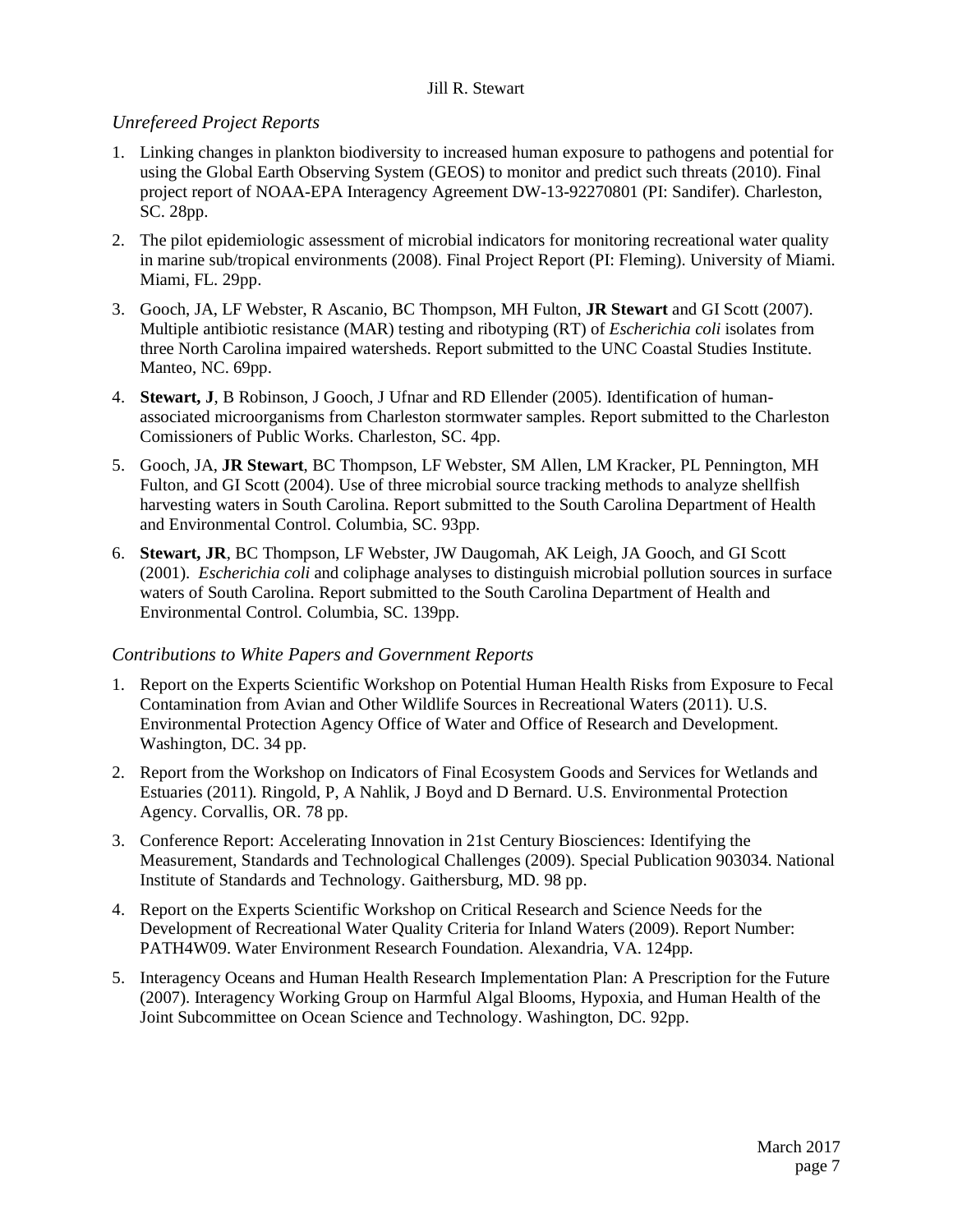### **Verbal Presentations and Abstracts**

# **<sup>T</sup> Technicians, UUndergraduates, MMasters or DPhD students mentored by Dr. Stewart are noted.**

#### *Invited Presentations*

- 1. **Stewart, JR** (2017). Tracking pathogens in coastal waters. North Carolina Coastal Conference. April 4-5. Raleigh, NC.
- 2. **Stewart, JR** (2017). Water research at UNC: Assisting communities across NC. NC Clean Tech Summit. March 3. Chapel Hill, NC.
- 3. **Stewart, JR** (2016). Ecology of antibiotic resistant *Staphylococcus* in industrial food animal production. Spring Meeting of the South Carolina Branch of the American Society for Microbiology (SCBASM). April 9. Charleston, SC.
- 4. **Stewart, JR** (2016). The impact of intensive livestock production on the disease ecology of antibiotic resistant *Staphylococcus*. Carolina Population Center Interdisciplinary Research Seminars. Feb. 12. Chapel Hill, NC.
- 5. **Stewart, JR** (2015). The impact of intensive livestock production on the evolution and dissemination of antibiotic resistant *Staphylococcus*. Agriculture and the Environment Interdepartmental Seminar Series. Virginia Polytechnic Institute and State University. Sept. 22. Blacksburg, VA.
- 6. **Stewart, JR** (2015). Global environmental change: Are we making populations of antibiotic resistant bacteria? American Society for Microbiology Tri-Branch Meeting. Meeting convened by the Rio Grande, Intermountain and Rocky Mountain Branches of ASM. April 24-25. Durango, CO.
- 7. **Stewart, JR** (2015). Global environmental change: Are we making populations of antibiotic resistant bacteria? 2015 Annual Meeting of the Alaska Branch of the American Society for Microbiology. April 17-18. Anchorage, AK.
- 8. **Stewart, JR** (2015). Ecology of antibiotic resistant *Staphylococcus* in industrial food animal production. University of Alaska Anchorage Biological Sciences Seminar Series. April 17. Anchorage, AK.
- 9. **Stewart, JR** (2015). Climate change and inland waters: Effects of increasing storm intensity on patterns of pathogen loading. 2015 Spring Meeting of the Indiana Branch of the American Society for Microbiology. March 27-28. Nashville, IN.
- 10. Heaney, C and **J Stewart** (2014). Human exposures to antibiotic resistant bacteria in the WASH context. UNC Water and Health Conference: Where Science Meets Policy. Oct. 13-17. Chapel Hill, NC.
- 11. Pierce, E<sup>M</sup>, M Nadimpalli<sup>D</sup>, N Pisanic, C Heaney, D Hall and **J Stewart** (2014). *Staphylococcus aureus* in industrial hog farmers in eastern North Carolina: Persistence of nasal carriage. 114th General Meeting of the American Society for Microbiology. May 17-20. Boston, MA. *Pierce selected among international pool of submissions for a Young Investigator Oral Presentation*
- 12. **Stewart, JR** and M Nadimpalli<sup>D</sup> (2014). The impact of intensive livestock production on the evolution and dissemination of antibiotic resistant *Staphylococcus*. University of South Carolina Environmental Health Sciences Seminar Series. April 2. Columbia, SC.
- 13. **Stewart, JR** (2013). Global environmental change: Are we making populations of antibiotic resistant bacteria? NC Population Medicine Forum Spring Seminar Series. April 12. Raleigh, NC.
- 14. **Stewart, JR** (2013). Pathogen loads in source water are associated with landuse change and storm events. UNC Global Research Institute Seminar Series. Jan. 9. Chapel Hill, NC.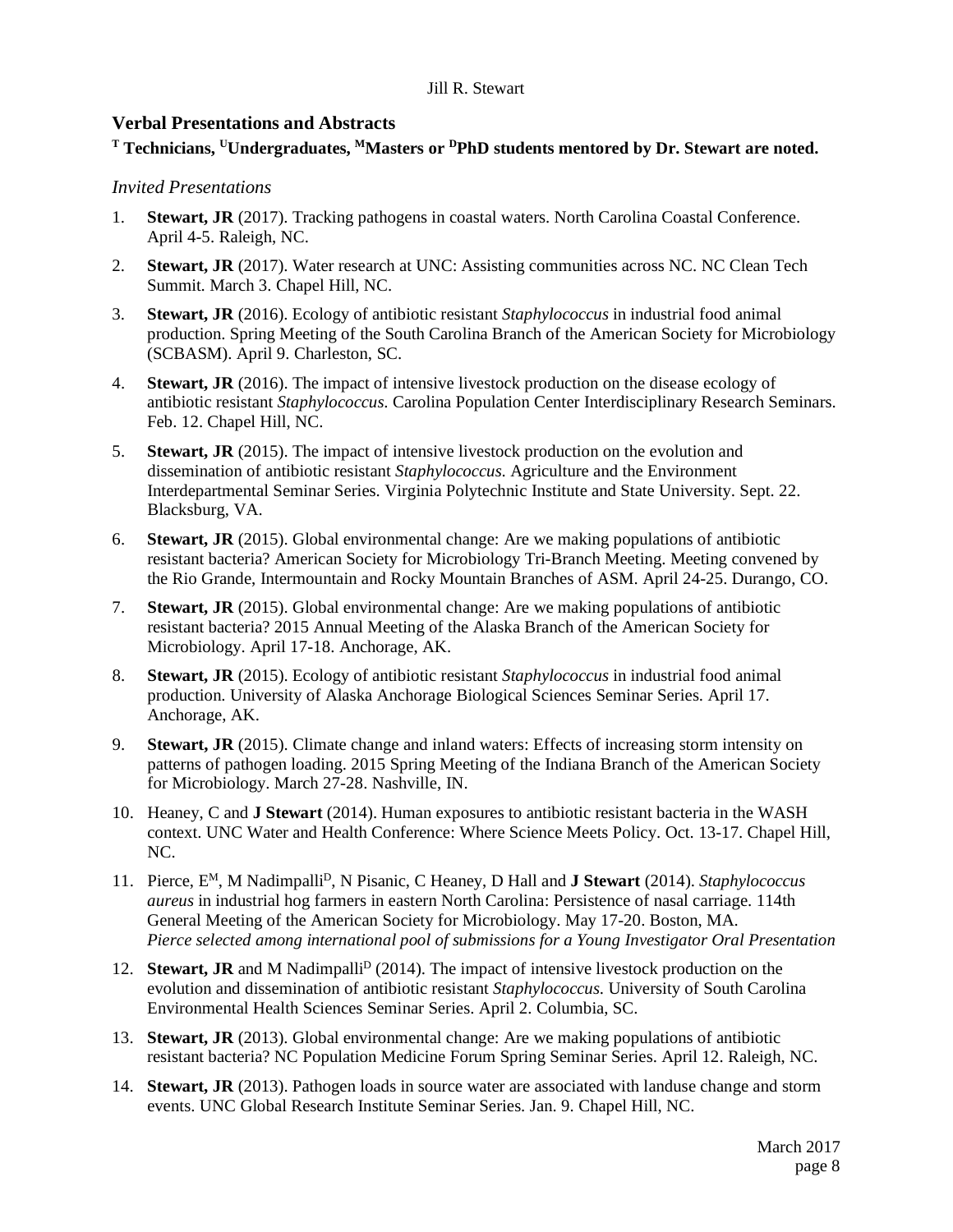- 15. **Stewart,** JR (2012). Global environmental change: Are we making populations of antibiotic resistant bacteria? Bugs vs. Drugs: A One Medicine Approach to Antimicrobial Resistance. Ninth One Medicine Symposium. Dec. 5-6. Raleigh, NC.
- 16. **Stewart, JR** and JG Shields<sup>D</sup> (2011). *Methanobrevibacter smithii nifH* qPCR for microbial source tracking. Meeting for the California Microbial Source Identification Protocol Project hosted by the Southern California Coastal Water Research Project (SCCWRP). Dec. 13-14. Costa Mesa, CA.
- 17. **Stewart, JR**, JG Rowny<sup>M</sup> and JG Shields<sup>D</sup> (2011). Effect of storm events on pathogen loads in a drinking water reservoir. 139th Annual Meeting & Exposition of the American Public Health Association (APHA). Oct. 29-Nov.2. Washington, DC.
- 18. **Stewart, JR** and JA Gooch (2010). Improving detection of human pathogens for beaches & coastal waters: Advancing technologies and employing sentinel species. Center Review for NOAA Hollings Marine Laboratory Center of Excellence in Oceans and Human Health. July 7. Charleston, SC.
- 19. **Stewart, JR**, JG Rowny<sup>M</sup> and JG Shields<sup>D</sup> (2010). Microbial contaminants associated with urbanization of a drinking water reservoir. NC Urban Water Consortium. June 4. Cary, NC.
- 20. **Stewart, JR** (2009). Detecting and tracking pathogens in coastal waters to reduce public health risks. National Environmental Public Health Conference. Oct. 26-28. Atlanta, GA.
- 21. Stewart, JR, JW Dickerson<sup>T</sup>, JB Gregory<sup>T</sup>, C Johnston<sup>T</sup>, BC Thompson, LF Webster and JA Gooch (2009). Improved detection and quantification of pathogens from coastal waters. NOAA Oceans and Human Health Initiative all-PI Meeting. Oct. 13-16. Seattle, WA.
- 22. **Stewart, JR** (2009). Enteric viruses in coastal waters. Ecosystem-Based Management Conference. Chesapeake Research Consortium. March 23-25. Baltimore, MD.
- 23. **Stewart, JR** (2009). Detecting and tracking pathogens in coastal waters. UNC Department of Marine Sciences Seminar Series. March 4. Chapel Hill, NC.
- 24. **Stewart, JR** and GW Characklis (2009). Assessing microbial contamination of North Carolina stormwater. NC Urban Water Consortium Stormwater Group. June 11. Fayetteville, NC.
- 25. **Stewart, JR** (2009). What's in your water? Linking ecosystem and human health. ENVR 400: inhouse seminar series. Jan. 28. Chapel Hill, NC.
- 26. **Stewart, JR** (2007). Detecting and tracking pathogens in surface waters. UNC Environmental Sciences and Engineering Seminar Series. Aug. 30. Chapel Hill, NC.
- 27. **Stewart, JR**. Detection and tracking of pathogens in coastal waters (2006). Marine Biology and Fisheries Seminar Series. University of Miami Rosenstiel School of Marine and Atmospheric Science. Nov. 3. Miami, FL.
- 28. Stoeckel, DM, JW Santo Domingo, **JR Stewart**, T Edge and M Jenkins (2006). Microbial source tracking of fecal contamination is a tool to protect high-quality water and remediate poor-quality water resources. Presented to the National Science and Technology Council, Committee of Environment and Natural Resources, Subcommittee on Water Availability and Quality. Sept. Washington DC.
- 29. **Stewart, JR** (2006). Ocean observing systems and public health. Ecosystem-Based Approaches to Management. UNC Wilmington. March 19-21. Wrightsville Beach, NC.
- 30. **Stewart, JR**, GI Scott and MD Sobsey (2002). F+RNA coliphage typing for microbial source tracking. 102nd General Meeting of the American Society for Microbiology (ASM). May 19-23. Salt Lake City, UT.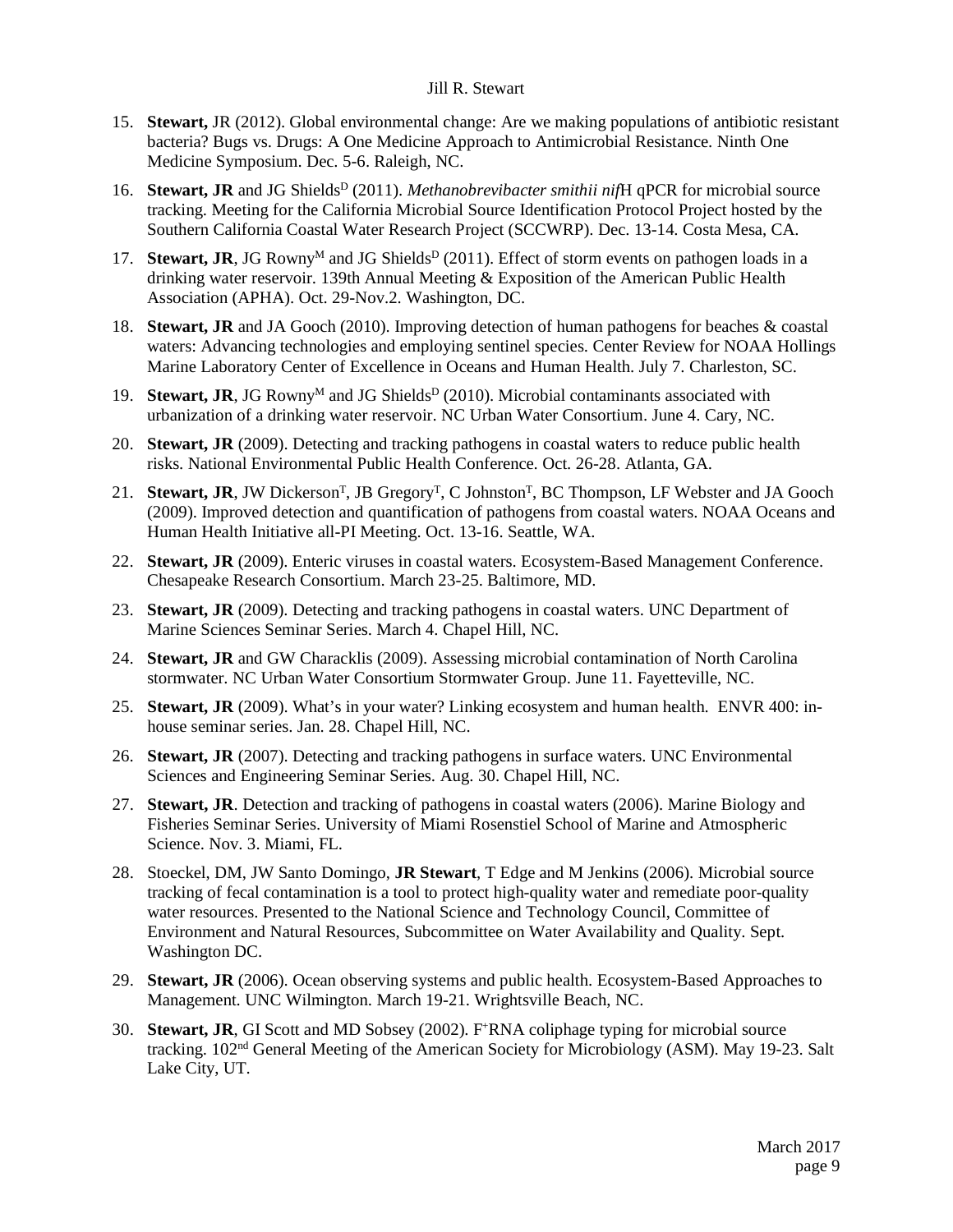31. **Stewart, JR** and MD Sobsey (1998). Detection and characterization of coliphages in a ground water aquifer recharged with reclaimed waste water. 98th General Meeting of the American Society for Microbiology. May 17-21. Atlanta, GA. *Presentation invited for a student oral presentation*

### *Contributed Presentations*

- 32. Christenson, E and **J Stewart** (2017). Prevalence of antibiotic-resistant *E. coli* in North Carolina watersheds with and without swine CAFOs. NC Water Resources Research Institute Annual Conference. March 16. Raleigh, NC.
- 33. **Stewart, JR** (2016). Candidate AMR indicator targets and methods for their culture-based detection and quantification. Workshop titled "Monitoring Antimicrobial Resistance in the Environment to Support Global Surveillance." Side Event held at the UNC Water Microbiology Conference. May 17- 19. Chapel Hill, NC.
- 34. Hatcher, S, S Rhodes, J Larsen, S Jiang, D Hall, A Krosche, K Carroll, E Silbergeld, **J Stewart** and C Heaney (2015). Prevalence of antibiotic-resistance *Staphylococcus aureus* nasal carriage among children living with industrial hog operation workers. 4th ASM-ESCMID Conference on Methicillin-Resistant *Staphylococci* in Animals: Veterinary and Public Health Implications. Nov 2-5. Chicago, IL.
- 35. Nadimpalli, **JR Stewart**, N Pisanic, DC Love, D Hall, J Larsen, A Krosche, T Tekle, T Ross, K Carroll, TM Perl and CD Heaney (2015). *Staphylococcus aureus* nasal carriage is associated with symptoms of skin and soft tissue infection among industrial hog operation workers in North Carolina. 4th ASM-ESCMID Conference on Methicillin-Resistant *Staphylococci* in Animals: Veterinary and Public Health Implications. Nov 2-5. Chicago, IL.
- 36. Pisanic, N, ML Nadimpalli, JL Rinsky, **J Stewart**, S Wing, DC Love, D Hall and CD Heaney (2015). Pig-2-Bac as a biomarker of occupational exposure to swine and to *Staphylococcus aureus* and methicillin resistance. 4th ASM-ESCMID Conference on Methicillin-Resistant *Staphylococci* in Animals: Veterinary and Public Health Implications. Nov 2-5. Chicago, IL.
- 37. Christenson, E, **J Stewart** and M Serre (2015). Using remote sensing to calculate plant available nitrogen needed by crops on swine farm sprayfields in North Carolina. SPIE Remote Sensing Conference. Sept. 21-24. Toulouse, France.
- 38. Houck, K, **J Stewart** and M Bentley (2015). Exploring the relationships between infections and municipal water quality on San Cristobal Island, Galapagos. Galápagos Science Center Summer Seminar Series. July 3. San Cristobal Island, Galápagos, Ecuador.
- 39. WuP, J and **J Stewart** (2015). The use of remote sensing and GIS in microbial source tracking. UNC 2nd Annual Water Microbiology Conference. Chapel Hill, NC.
- 40. Overbey<sup>U</sup>, K, S Steel<sup>U</sup>, W Gerhard<sup>M</sup> and **J Stewart** (2014). An Interdisciplinary Study of Water Quality in the Galápagos. Galápagos Science Center Summer Seminar Series. June 20. San Cristobal Island, Galápagos, Ecuador.
- 41. Hatcher<sup>D</sup>, S, K Myers<sup>M</sup>, C Heaney, D Hall, J Larsen, S Wing, M. Miller and **J Stewart** (2014). Multidrug- and methicillin-resistant *Staphylococcus aureus* are present in surface waters near industrial hog operations in North Carolina.  $6<sup>th</sup>$  Annual "Water and Health" Seminar for PhD Students. June 16-18. Cannes, France.

*Hatcher awarded certificate for ranking among top three student presentations*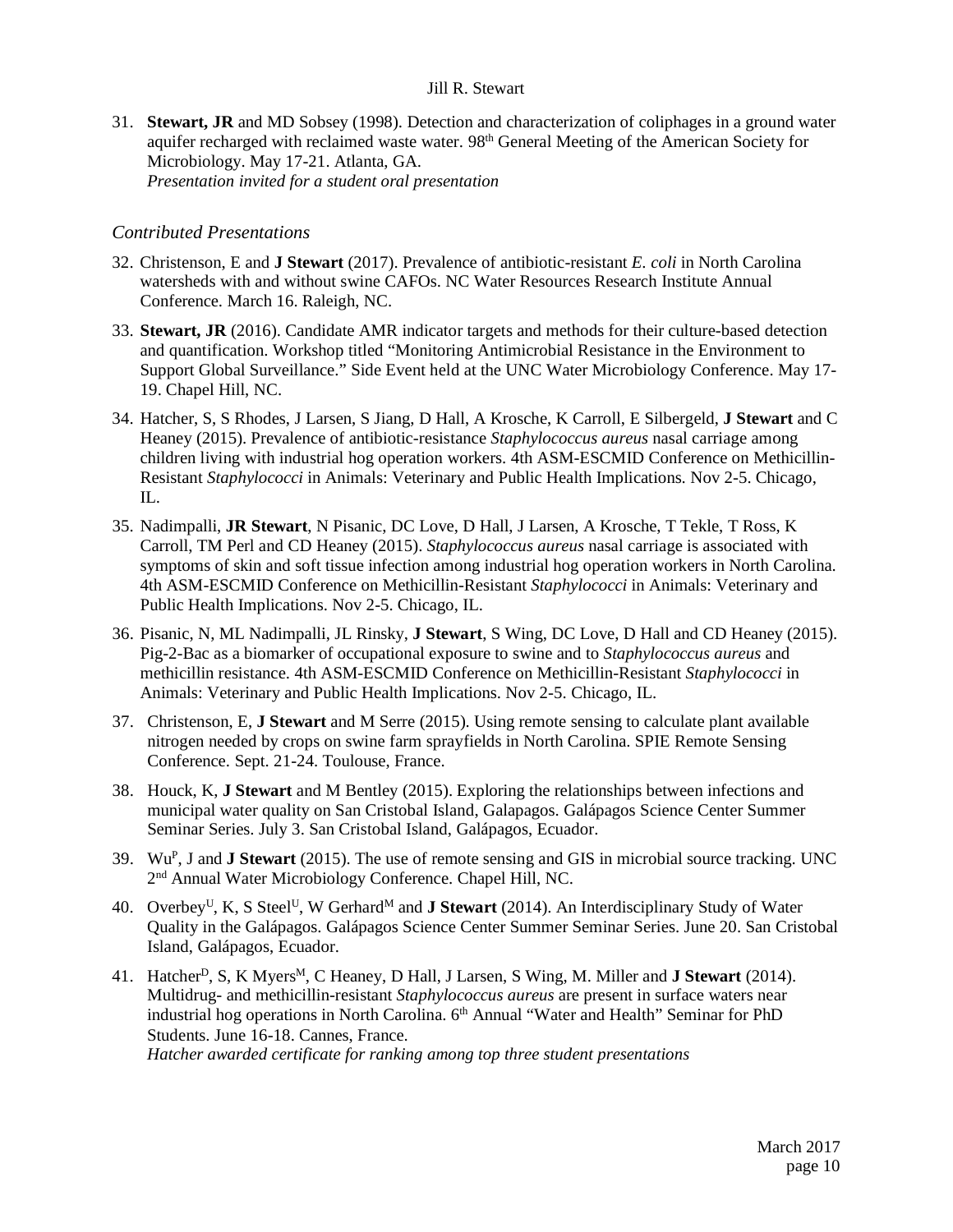- 42. OverbeyU and **J Stewart** (2014). Sewage impacts on water quality and antibiotic resistance in beach waters in the Galapagos Islands, Ecuador. UNC Water Institute 1<sup>st</sup> Annual Water Microbiology Conference. May 5-7. Chapel Hill, NC.
- 43. Hatcher<sup>D</sup>, S, K Myers<sup>M</sup>, C Heaney, D Hall, J Larsen, S Wing, M. Miller and **J Stewart** (2014). Multidrug- and methicillin-resistant *Staphylococcus aureus* are present in surface waters near industrial hog operations in North Carolina. UNC Water Institute 1<sup>st</sup> Annual Water Microbiology Conference. May 5-7. Chapel Hill, NC.
- 44. Overbey<sup>U</sup>, K, S Steel<sup>U</sup>, W Gerhard<sup>U</sup> and **J Stewart** (2014). An Interdisciplinary Study of Water Quality in the Galápagos. UNC 15<sup>th</sup> Annual Celebration of Undergraduate Research. April 14. Chapel Hill, NC.
- 45. **Stewart, JR** (2013). Water Quality in the Galápagos Islands. Science and Conservation in the Galápagos Islands: A Summer Seminar Series. Galápagos Science Center and Galápagos National Park. June 7. San Cristobal Island, Galápagos, Ecuador.
- 46. Myers<sup>M</sup>, K., SM Hatcher<sup>D</sup>, C Heaney, D Hall, S Wing and **J Stewart** (2013). Microbial water quality assessment near industrial swine operations in North Carolina. North Carolina Environmental Justice Network Summit. Oct. 14-15. Whitakers, NC.
- 47. **Stewart, JR**, JG Rowny<sup>M</sup> and and JG Shields<sup>D</sup> (2012). Land use and storm events affect pathogen loading in a drinking water reservoir of the Southeastern US. UNC Water and Health Conference: Science, Policy and Innovation. Oct. 29-Nov. 2. Chapel Hill, NC.
- 48. Rinsky, J, M NadimpalliD, D Hall, D Baron-Hall, **J Stewart**, S Wing and C Heaney (2012). Carriage of *Staphylococcus aureus* CC398 among Livestock Workers and Household Members in NC. ASM 52nd International Conference on Antimicrobial Agents and Chemotherapy (ICAAC). Sept. 9-12. San Francisco, CA.
- 49. Rinsky, J, C Heaney, S HatcherD, M NadimpalliD, D Hall, D Baron-Hall, **J Stewart** and S Wing (2011). Prevalence of and risk-factors for MRSA carriage among industrial and sustainable livestock workers and household members in North Carolina. North Carolina Environmental Justice Annual Summit. Oct 14-15. Whitakers, NC.
- 50. **Stewart, JR** (2011). Effects of inhibitors and other barriers to molecular quantification in water. Workshop titled "The New Age of Rapid Methods for Water Quality Applications" convened at the UNC Water and Health Conference. Oct. 4. Chapel Hill, NC.
- 51. Myers<sup>M</sup>, K, C Heaney, M Nadimpalli<sup>D</sup>, S Wing, D Hall and **J Stewart** (2011). Detection of antibiotic resistant *Staphylococcus* in environmental waters near industrial swine operations in eastern North Carolina. 2nd ASM-ESCMID Conference on Methicillin-resistant Staphylococci in Animals: Veterinary and Public Health Implications. Sept. 8-11. Washington, DC. *Myers awarded ASM student travel grant to pay conference registration*
- 52. Heaney, C, S Wing, **J Stewart**, K Myers<sup>M</sup>, A Ammerman, N Muhammad, D Hall and D Baron-Hall (2010). Asking microbiological research questions responsive to community concerns about environmental justice and industrial hog operations. The 138th Annual Meeting of the American Public Health Association (APHA). Nov. 6-10. Denver, CO.
- 53. Prevette<sup>M</sup>, EB, CD Heaney, TJ Wade, E Sams and **JR Stewart** (2010). Beach sand analysis for indicators of microbial contamination. Water and Health: Where Science Meets Policy. UNC Institute for the Environment and UNC Water Institute. Oct. 23-26. Chapel Hill, NC.
- 54. Simmons<sup>U</sup>, T, D Moore<sup>U</sup>, K Myers<sup>M</sup> and **J Stewart** (2010). Pathogens in Water: Impact of Swine CAFOs (Concentrated Animal Feeding Operations) on Surface Water. Final Presentations of the UNC SMART and DEBS Summer Undergraduate Programs. July 16. Chapel Hill, NC.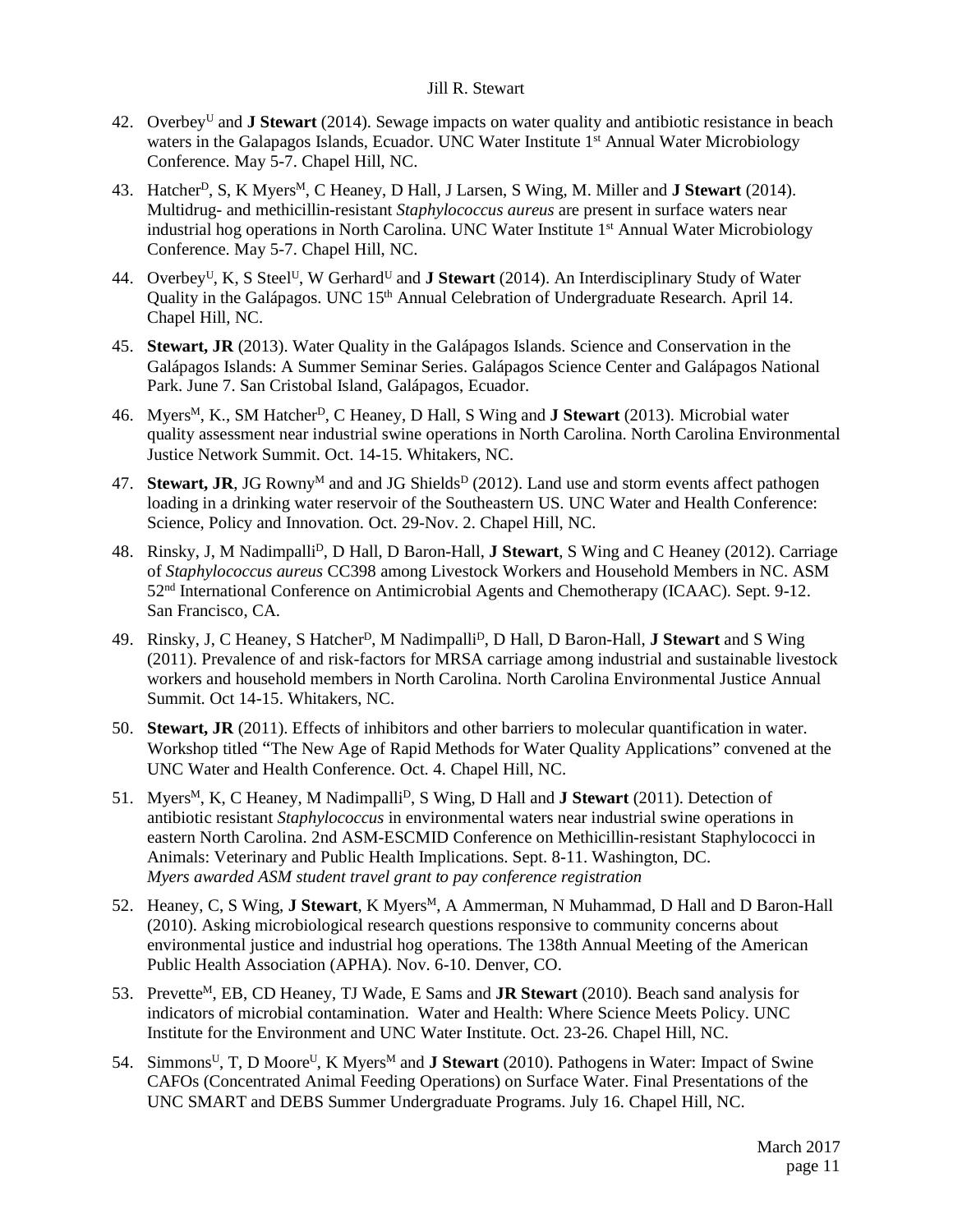- 55. SteelU, B, R RelyeaU, **J Stewart**, J Gentry and E Prevette (2009). Assessing the microbiological quality of recreational water and beach sand. Final Presentations of the UNC SMART and DEBS Summer Undergraduate Programs. July 17. Chapel Hill, NC.
- 56. **Stewart, JR**, J Gregory<sup>T</sup>, C Johnston<sup>T</sup>, L Webster, B Thompson and J Gooch (2007). Pathogen source tracking. NOAA Oceans and Human Health Initiative all-PI Meeting. Oct. 22-24. Muskegon, MI.
- 57. DiDonato, GT, AC Blair, AF Holland, G Riekerk, B Robinson, A Rourk, DM Sanger, **J Stewart**, B Thompson, and R Van Dolah (2007). Consequences of changing land use in coastal South Carolina: Effects on water quality in Lowcountry tidal creeks. 55<sup>th</sup> Annual Meeting of the North American Benthological Society (NABS). June 3-8. Columbia, SC.
- 58. DiDonato, GT, D Bergquist, AF Holland, DM Sanger, **J Stewart**, R VanDolah and E Wirth (2007). Comparative studies demonstrate the effects of changing land use on tidal creeks. Baruch Institute Research Symposium. March 28-29. Georgetown, SC.
- 59. Holland, AF, DM Sanger, GT DiDonato, MH Fulton, **JR Stewart** and R Van Dolah (2007). Assessing the impact of coastal development on ecosystem and public health in the Southeast. Estuarine Research Federation Annual Meeting. Science and Management Observations/ Syntheses/ Solutions. Nov. 4-8. Providence, RI.
- 60. Holland, F, J Lewis and **J Stewart** (2006). NOAA's Oceans and Human Health Initiative. New England Shellfish Sanitation Association. Oct. 23-26. Cape May, NJ.
- 61. **Stewart, JR** (2006). Oceans and human health research at the Hollings Marine Laboratory. California and the World Ocean Conference. Sept. 17-20. Long Beach, CA.
- 62. RobinsonT, BJ, **J Stewart**, F-C Hsu and J Gooch (2006). Efficiency of Detecting Viruses from Environmental Waters. The AOAC International Southern Regional Meeting. April 24-25. Atlanta, GA.
- 63. **Stewart, J**, D Sanger, G DiDonato, B Robinson<sup>T</sup> and B Thompson (2006). Microbial water quality of tidal creek systems along the South Carolina coast. The 13th Ocean Sciences Meeting. American Society for Limnology and Oceanography. Feb. 20-24. Honolulu, HI.
- 64. Gooch JA, **JR Stewart**, LF Webster, BJ RobinsonT, BC Thompson, and GI Scott (2006). Microbial source tracking in South Carolina: Lessons learned and future directions. EPA Gulf of Mexico Water Quality Monitoring Workshop. Feb. 2. Mobile, AL.
- 65. **Stewart, J**, B Thompson, L Webster, J Gooch, D Graves, D Chestnut, M Fulton, G Scott and F Holland (2005). Pathogens and source tracking in South Carolina. Estuarine Interactions: Biological-Physical Feedbacks and Adaptations. Estuarine Research Federation (ERF). Oct. 16-20. Norfolk, VA.
- 66. RobinsonT, B, B Thompson, G DiDonato, J Gooch and **J Stewart** (2005). Virus detection in South Carolina shellfish waters: Indicators versus pathogens. Biennial meeting of the Interstate Shellfish Sanitation Conference (ISSC). Aug. 10-12. Point Clear, AL.
- 67. Gooch, JA, **JR Stewart** and GI Scott (2005). Pathogens in seafood. Annual Meeting of the South Carolina Public Health Association (SCPHA). May 23-27. Myrtle Beach, SC.
- 68. **Stewart, JR** (2005). Microbial source tracking in South Carolina. Southeastern Estuarine Research Society (SEERS). Feb. 28-March 2. Charleston, SC.
- 69. Gooch, JA, **JR Stewart**, LF Webster, BC Thompson and GI Scott (2005). Tracking sources of microbial contaminants. Annual Meeting of the American Association for the Advancement of Science (AAAS). Feb. 17-21. Washington, DC.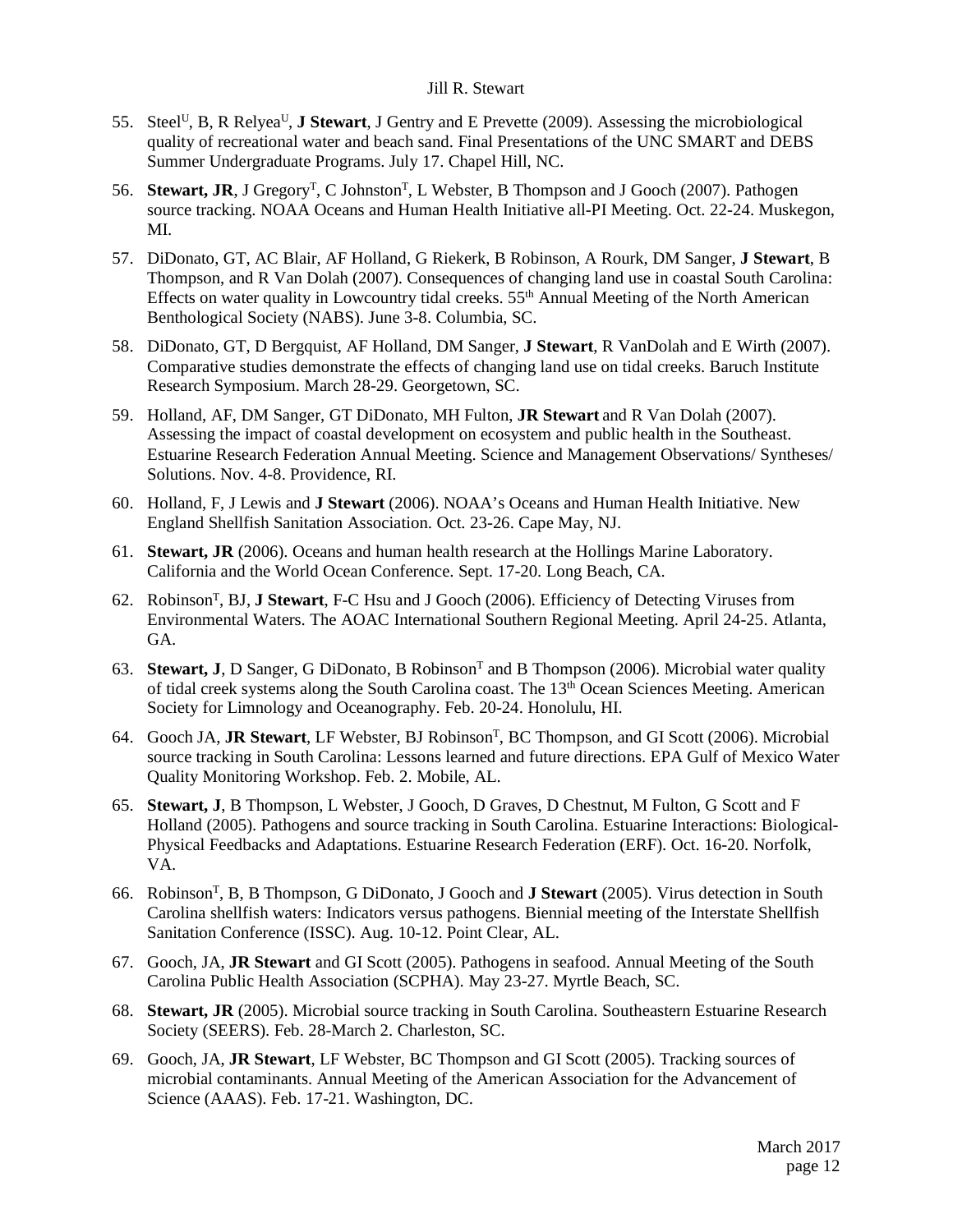- 70. **Stewart, JR** (2004). Library independent methods for microbial source tracking. 7th International Conference on Shellfish Restoration. Nov. 17-19. Charleston, SC.
- 71. **Stewart, JR** (2003). Utilization of coliphages for microbial source tracking. Biennial meeting of the Interstate Shellfish Sanitation Conference (ISSC). Aug. 3-7. Portland, OR.
- 72. Meschke, JS, **JR Stewart** and MD Sobsey (2002). Coliphages as indicators of viral contamination in water. American Water Works Association (AWWA) Water Quality Technology Conference. Nov. 10-14. Seattle, WA.
- 73. **Stewart, JR**, GI Scott and MD Sobsey (2002). F<sup>+</sup>RNA coliphage typing for microbial source tracking. 102nd General Meeting of the American Society for Microbiology (ASM). May 19-23. Salt Lake City, UT.
- 74. Scott, GI, MH Fulton, BC Thompson, LF Webster, AK Leight, **J Stewart**, J Gooch, D Chestnut, RF Van Dolah, DW Porter, H Kelsey (2001). Identification of coliform bacterial pollution sources in tidal creek watersheds of South Carolina using multiple antibiotic resistance and selected molecular techniques. Estuarine Research Federation (ERF) 16<sup>th</sup> Biennial Conference. Nov. 4-8, St. Pete Beach, FL.
- 75. **Stewart, JR** (2001). Utilization of coliphages for microbial source tracking. Biennial meeting of the Interstate Shellfish Sanitation Conference (ISSC). July 21-27. Norfolk, VA.
- 76. **Stewart, JR**, MD Sobsey and GI Scott (2001). Coliphages as indicators of waterborne enteric viruses. Meeting of the EPA Environmental Monitoring and Assessment Program (EMAP). April 24-27. Pensacola, FL.
- 77. Hsu, FC, **J Stewart**, MD Sobsey, and J Larkin. (2000). Coliphages as fecal indicators for groundwater. United States Environmental Protection Agency Science Advisory Board Drinking Water Committee Meeting, Washington, DC.
- 78. Hsu, FC, TR Handzel, G Lovelace, **JR Stewart**, MD Sobsey, SS Thompson, and MV Yates (1998). Improved methods to detect low levels of coliphages in water by enrichment presence/absence and membrane filter methods. American Water Works Association (AWWA) Water Quality Technology Conference. Nov. 1-5, San Diego, CA.

### *Poster Presentations and Abstracts*

#### **<sup>T</sup> Technicians, UUndergraduates, MMasters or DPhD students mentored by Dr. Stewart are noted.**

- 79. Rhodes, S, E Christenson, A Nguyen, D Hall, J Larsen, L Price and J Stewart (2016). Prevalence of livestock-associated, multi-drug resistant, methicillin-susceptible *S. aureus* is lower in recentlyslaughtered North Carolina hogs raised without antibiotics compared to conventionally raised hogs. The 14th Annual Ecology and Evolution of Infectious Disease Meeting. June 3-5. Ithaca, NY.
- 80. Young, BA, JA Steele, JF Griffith and **JR Stewart** (2016). Effect of environmental factors on coliphage concentrations in marine waters. UNC Water Microbiology Conference. May 17-19. Chapel Hill, NC.
- 81. Hatcher, SM, S Rhodes, **JR Stewart**, E Silbergeld, N Pisanic, J Larsen, S Jiang, A Krosche, D Hall, K Carroll, CD Heaney (2015). Livestock worker and community exposure to antibiotic-resistant bacteria in eastern North Carolina. North Carolina Environmental Justice Network (NCEJN) Annual Summit. Oct 18-19. Whitakers, NC.
- 82. Nadimpalli, M, SM Rhodes, ML Serre, CD Heaney and **JR Stewart** (2015). Recovery of antibioticresistant *Staphylococcus aureus* from industrial hog farmworker households in North Carolina. 4th ASM-ESCMID Conference on Methicillin-Resistant Staphylococci in Animals: Veterinary and Public Health Implications. Nov 2-5. Chicago, IL.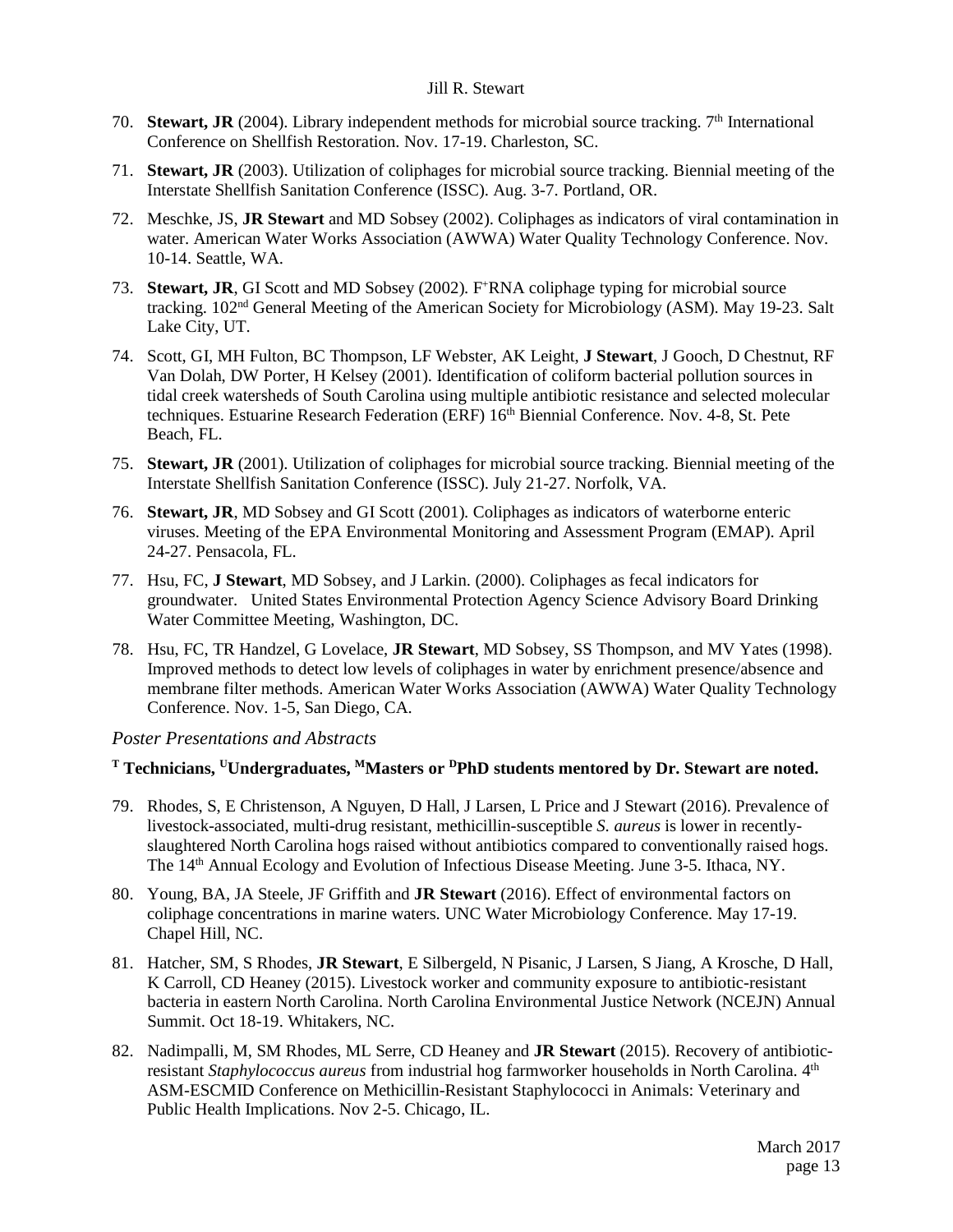- 83. Nadimpalli<sup>D</sup>, M, S Rhodes<sup>D</sup>, M Serre, C Heaney and **J Stewart** (2015). Detection of livestockassociated and antibiotic resistance *Staphylococcus aureus* from household surfaces. 13th annual Ecology and Evolution of Infectious Disease Meeting. May 26-29. Athens, GA.
- 84. Hatcher<sup>D</sup>, SM, SM Rhodes<sup>D</sup>, CD Heaney, S. Jiang<sup>U</sup>, T Le<sup>U</sup>, D Hall, J Larsen and **J Stewart** (2015). Prevalence of methicillin- and multidrug resistant *S. aureus* among children living with industrial hog operation workers in North Carolina. 13<sup>th</sup> annual Ecology and Evolution of Infectious Disease Meeting. May 26-29. Athens, GA.
- 85. Holcomb<sup>D</sup>, D, K Messier, M Serre, J Rowny<sup>M</sup> and **J Stewart** (2015). Geostatistical prediction of microbial water quality on an urbanizing inland stream network. UNC 2nd Annual Water Microbiology Conference. May 18-25. Chapel Hill, NC.
- 86. WuP, J, **JR Stewart**, GW Walters, MD Sobsey, C Cormency and JK Bartram (2015). Toward a rapid enzymatic method for detection of coliform bacteria in water. UNC 2<sup>nd</sup> Annual Water Microbiology Conference. May 18-25. Chapel Hill, NC.
- 87. Nadimpalli<sup>D</sup>, M, E Pierce<sup>M</sup>, N Pisanic, **J Stewart** and C Heaney (2014). Nasal carriage of antibioticresistant Staphylococcus aureus with multiple markers of livestock association among industrial pig farmers and their household members in eastern North Carolina. International Meeting of Emerging Diseases and Surveillance (IMED). International Society for Infectious Diseases. Oct. 31-Nov.3. Vienna, Austria.
- 88. Nadimpalli<sup>D</sup>, M, N Pisanic, **J Stewart** and C Heaney (2014). Surveillance of influenza A exposure using non-invasive methods among industrial pig farm workers and household members in North Carolina. International Meeting of Emerging Diseases and Surveillance (IMED). International Society for Infectious Diseases. Oct. 31-Nov.3. Vienna, Austria.
- 89. Heaney, C, N Pisanic, M Nadimpalli<sup>D</sup>, J Rinsky, D Love, K Nachman, T Perl, S Wing and **J Stewart** (2014). Concurrent exposure to drug-resistant Staphylococcus aureus, influenza A virus, and hepatitis E virus among industrial hog operation workers. ID Week 2014 Meeting of the Infectious Diseases Society of America. Oct. 8-12. Philadelphia, PA.
- 90. Heaney, C, N Pisanic, M Nadimpalli<sup>D</sup>, J Rinsky, D Love, K Nachman, T Perl, S Wing and **J Stewart** (2014). *Staphylococcus aureus* CC398 and pig-specific fecal *Bacteroidales* qPCR concentrations decline with increasing time away from work among industrial hog operation workers. ID Week 2014 Meeting of the Infectious Diseases Society of America. Oct. 8-12. Philadelphia, PA.
- 91. PolstonD, PM, E Rodgers-Veira, MD Aitken and **JR Stewart** (2014). The development of novel microbial indicators used for environmental tracking of biosolid contaminants. 114th General Meeting of the American Society for Microbiology. May 17-20. Boston, MA.
- 92. Holcomb<sup>D</sup>, D, J Rowny<sup>M</sup>, M Serre and **J Stewart** (2014). Application of predictive and space/time interpolative models of fecal contamination in an urbanizing watershed. UNC Water Institute 1<sup>st</sup> Annual Water Microbiology Conference. May 5-7. Chapel Hill, NC.
- 93. PolstonD, PM, E Rodgers-Veira, MD Aitken and **JR Stewart** (2014). The development of novel microbial indicators used for environmental tracking of biosolid contaminants. UNC Water Institute 1st Annual Water Microbiology Conference. May 5-7. Chapel Hill, NC.
- 94. NadimpalliD, M, J Rinsky, S Wing, D Hall, D Baron, L Price, J Larsen, M Stegger, **J Stewart** and C Heaney (2014). Carriage of antibiotic-resistant *Staphylococcus aureus* among livestock workers and household members in North Carolina. 2014 Spotlight on Student Research Poster Event. March 21. Chapel Hill, NC.

*Nadimpalli awarded the 2014 Gillings Poster Award, 1st Runner-Up*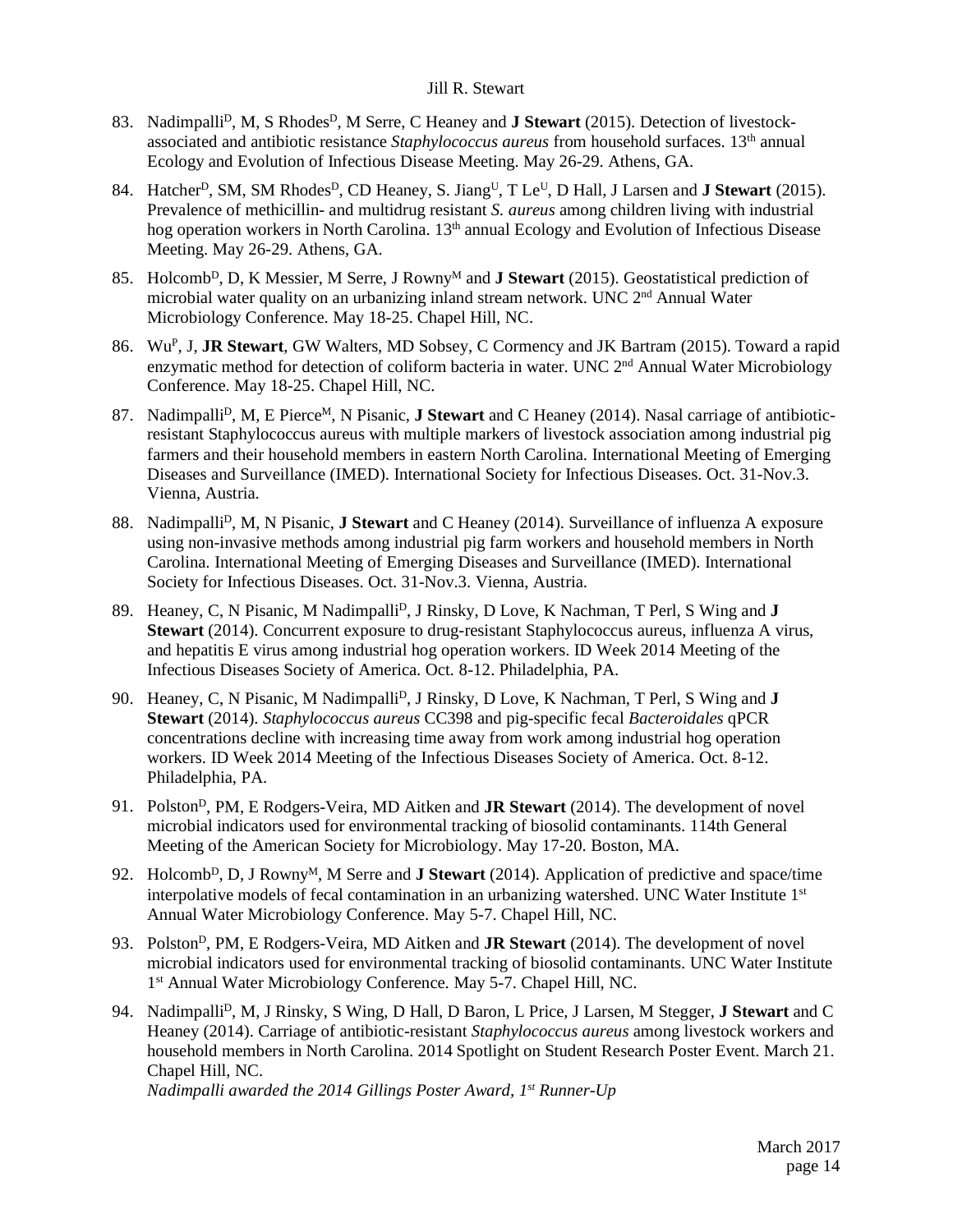- 95. Overbey<sup>U</sup>, K, S Steel<sup>U</sup>, W Gerhard<sup>U</sup> and **J Stewart** (2013). An Interdisciplinary Study of Water Quality in the Galápagos. 9th Annual State of North Carolina Undergraduate Research & Creativity Symposium (SNCURCS). Nov. 16. Charlotte, NC.
- 96. HatcherD, S, K Myers, C Heaney, D Hall, J Larsen, S Wing and **J Stewart** (2013). Multidrug- and methicillin-resistant *Staphylococcus aureus* are present in surface waters near industrial hog operations in North Carolina. 3rd ASM-ESCMID Conference on Methicillin-resistant *Staphylococci* in Animals: Veterinary and Public Health Implications. Nov. 4-7. Copenhagen, Denmark.
- 97. Nadimpalli<sup>D</sup>, M, J Rinsky, D Hall, E Pierce, N Pisanic, J Larsen, K Nachman, D Love, S Wing, **J Stewart**, C Heaney (2013). Persistence of livestock-associated methicillin and multidrug-resistant Staphylococcus among industrial hog operation workers in North Carolina. 3rd ASM-ESCMID Conference on Methicillin-resistant *Staphylococci* in Animals: Veterinary and Public Health Implications. Nov. 4-7. Copenhagen, Denmark.
- 98. Nadimpalli<sup>D</sup>, M, C Heaney, J Rinsky, D Hall, N Muhammed, D Baron-Hall, L Price, J Larsen, M Stegger and **J Stewart** (2013). Carriage of antibiotic resistant *Staphylococcus aureus* among livestock workers and household members in North Carolina. UNC Graduate Student Recognition Celebration. April 10. Chapel Hill, NC. *Nadimpalli awarded Graduate Education Advancement Board (GEAB) Impact Award.*
- 99. Layton, BA, AB Boehm, M Byappanahalli, AH Farnleitner, M Gourmelon, PA Holden, JA Jay, J Lee, WG Meijer, R Noble, R Rodrigues, JB Rose, OC Shanks, C Sinigalliano, **J Stewart**, R Whitman, S Wuertz, JF Griffith (2013). Performance of general fecal and host-associated *Bacteroidales* markers In the California Source Identification Protocol Project method evaluation study. U.S. Recreational Water Quality Criteria: A Vision for the Future. University of Hawaii Water Resources Research Center. March 11-13. Honolulu, Hawaii.
- 100. Gentry-Shields<sup>D</sup>, J, C Heaney, K Myers<sup>M</sup>, D Hall, D Baron-Hall, S Wing and **J Stewart** (2012). Hepatitis E virus in waters proximal to swine Concentrated Animal Feeding Operations in eastern North Carolina. 140<sup>th</sup> Annual Meeting of the American Public Health Association (APHA). Oct. 27-31. San Francisco, CA.
- 101. HatcherD, S, K MyersM, C Heaney, S Wing, D Hall, and **J Stewart** (2012). Microbial water quality assessment near industrial swine operations in North Carolina. . UNC Water and Health Conference: Science, Policy and Innovation. Oct. 29-Nov. 2. Chapel Hill, NC.
- 102. Symonds, EM, K Rosario, DW Griffin, C Sinigalliano, **J Stewart** and M Breitbart (2012). Pepper mild mottle virus as a viral bioindicator of human fecal pollution. UNC Water and Health Conference: Science, Policy and Innovation. Oct. 29-Nov. 2. Chapel Hill, NC.
- 103. Gentry-ShieldsD, J and **JR Stewart** (2012). Similar concentration and extraction recoveries allow for use of Turnip Crinkle Virus as a spike and recovery control for waterborne Enteroviruses. 112<sup>th</sup> General Meeting of the American Society for Microbiology. June 16-19. San Francisco, CA. *Shields awarded ASM student travel award from among international pool of applicants*
- 104. HatcherD, SM, E PrevetteM, C Heaney, T Wade and **J Stewart** (2012). Multidrug-resistant *Staphylococcus sp*. isolated from sand at a tropical beach and a beach impacted by non-point source pollution. 112th General Meeting of the American Society for Microbiology. June 16-19. San Francisco, CA. *Hatcher awarded travel grant from UNC Graduate and Professional Student Federation*
- 105. Nadimpalli<sup>D</sup>, M, C Heaney, J Rinsky, S Wing, D Baron-Hall, D Hall and J Stewart (2012). Multidrug-resistant *Staphylococcus aureus* is carried more often by industrial workers and household members than antibiotic-free farmers and household members in North Carolina.  $112<sup>th</sup>$ General Meeting of the American Society for Microbiology. June 16-19. San Francisco, CA. *Nadimpalli awarded travel grant from UNC Graduate and Professional Student Federation*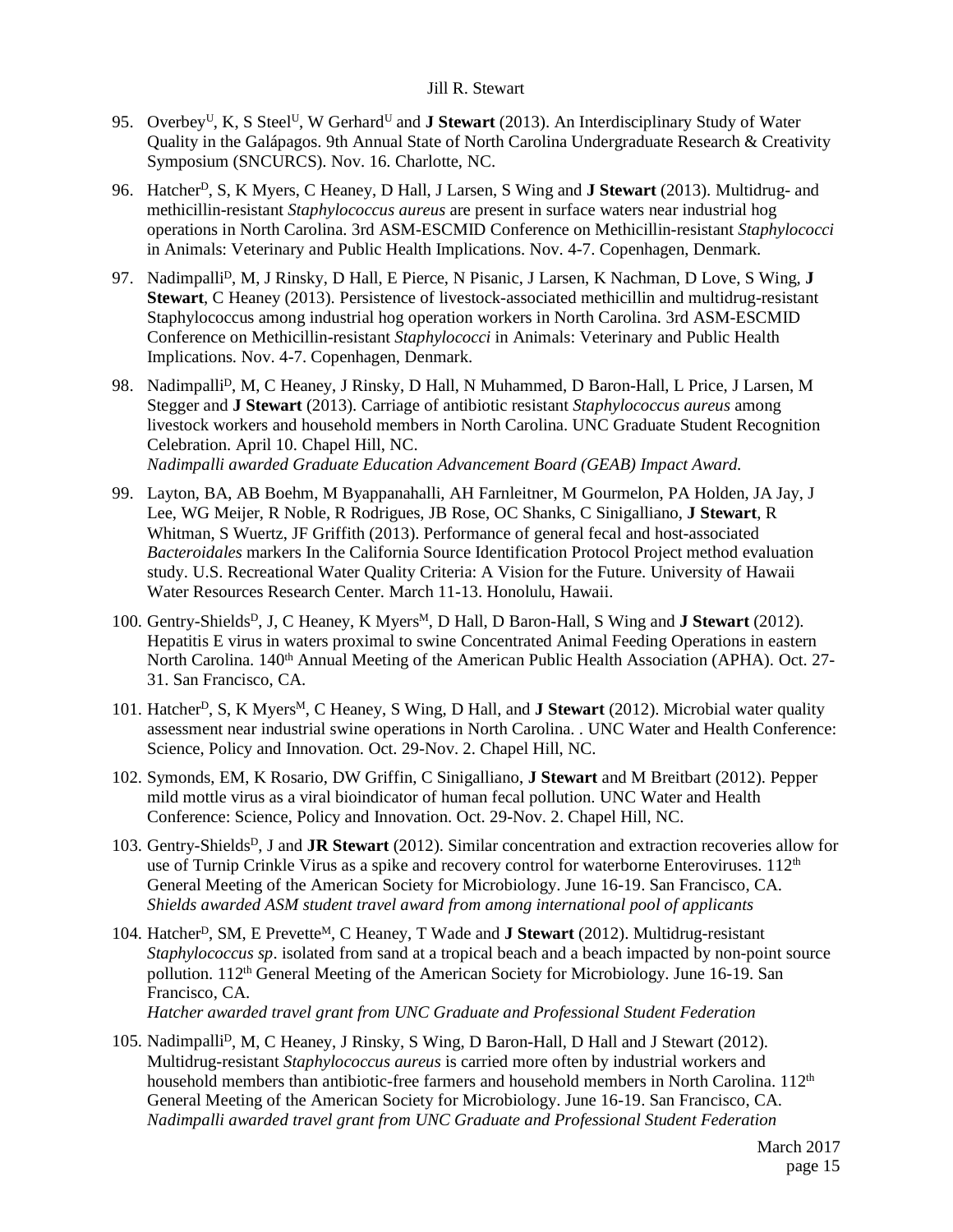- 106. Gentry-Shields<sup>D</sup>, J, C Heaney, K Myers<sup>M</sup>, D Hall, D Baron-Hall, S Wing and **J Stewart** (2012). Detection of Hepatitis E virus in water proximal to swine concentrated animal feeding operations in eastern North Carolina. UNC SPH Spotlight on Student Research Event, held in conjunction with annual Innovations in Public Health lecture. April 3, Chapel Hill, NC. *Poster won award from the UNC chapter of the Delta Omega Honorary Society in Public Health*
- 107. Gentry-Shields<sup>D</sup>, J, C Heaney, K Myers<sup>M</sup>, D Hall, D Baron-Hall, S Wing and **J Stewart** (2012). Detection of Hepatitis E virus in water proximal to swine concentrated animal feeding operations in eastern North Carolina. Hepatitis E in the United States. An NIH Workshop. March 26. Bethesda, MD.
- 108. Lane, SM, BC Balmer, L Dyar, JG Moore, TK Rowles, **JR Stewart**, FI Townsend and LH Schwacke (2011). Bacterial pathogens in bottlenose dolphins of Brunswick and Sapelo, GA, USA. 19th Biennial Conference on the Biology of Marine Mammals. Nov. 27-Dec. 2. Tampa, FL.
- 109. Rinsky, J, C Heaney, S HatcherD, M NadimpalliD, D Hall, D Baron-Hall, **J Stewart** and S Wing (2011) Prevalence of and risk-factors for MRSA carriage among industrial and sustainable livestock workers and household members in North Carolina. 139th Annual Meeting & Exposition of the American Public Health Association (APHA). Oct. 29-Nov.2. Washington, DC.
- 110. NadimpalliD, M, C Heaney, J Rinsky, S Wing, D Hall, D Baron-Hall and **J Stewart** (2011). Carriage of methicillin-resistant *Staphylococcus aureus* among workers and household members at livestock farms in North Carolina. 2nd ASM-ESCMID Conference on Methicillin-resistant Staphylococci in Animals: Veterinary and Public Health Implications. Sept. 8-11. Washington, DC. *Nadimpalli awarded ASM student travel grant to pay conference registration*
- 111. ShieldsD, JG, JG RownyM, S SchumakerU and **JR Stewart** (2011). Alternative indicators to predict water quality in a drinking water reservoir based on land-use characteristics.  $111<sup>th</sup>$  General Meeting of the American Society for Microbiology. May 21-24. New Orleans, LA.
- 112. Shields<sup>D</sup>, JG, JG Rowny<sup>M</sup> and JR Stewart (2011). Alternative indicators to predict water quality in a North Carolina drinking water reservoir based on land-use characteristics. 2011 Spotlight on Student Research Poster Event sponsored by the SPH Office of Research, the Office of Student Affairs. April 7. Chapel Hill, NC.
- 113. Myers<sup>M</sup>, K, C Heaney, S Wing, D Hall and **J Stewart** (2011). Microbial water quality assessment near industrial swine operations in North Carolina. NC Water Resources Research Institute (WRRI) Annual Conference. March 22-23. Raleigh, NC.
- 114. RownyM, JG and **JR Stewart** (2011). Characterization of nonpoint source microbial contamination in an urbanizing watershed serving as a municipal water supply. NC Water Resources Research Institute (WRRI) Annual Conference. March 22-23. Raleigh, NC.
- 115. Shields<sup>D</sup>, JG, JG Rowny<sup>M</sup> and **JR Stewart** (2011). Alternative indicators to predict water quality in a North Carolina drinking water reservoir based on land-use characteristics. NC Water Resources Research Institute (WRRI) Annual Conference. March 22-23. Raleigh, NC. *Poster awarded honorable mention in NCWRA student poster competition*
- 116. Breitbart, M, TF Ng, F Gulland, E Wheeler, K Rosario, E Symonds, Y Ruan, C Nilsson, YW Lim, C Sinigalliano, **J Stewart**, E Bixby, J Polston, G Vallad, and S Duffy (2011). Virus hunting in the age of metagenomics. NSF Ecology of Marine Infectious Diseases Workshop. Feb. 12-13. San Juan, PR.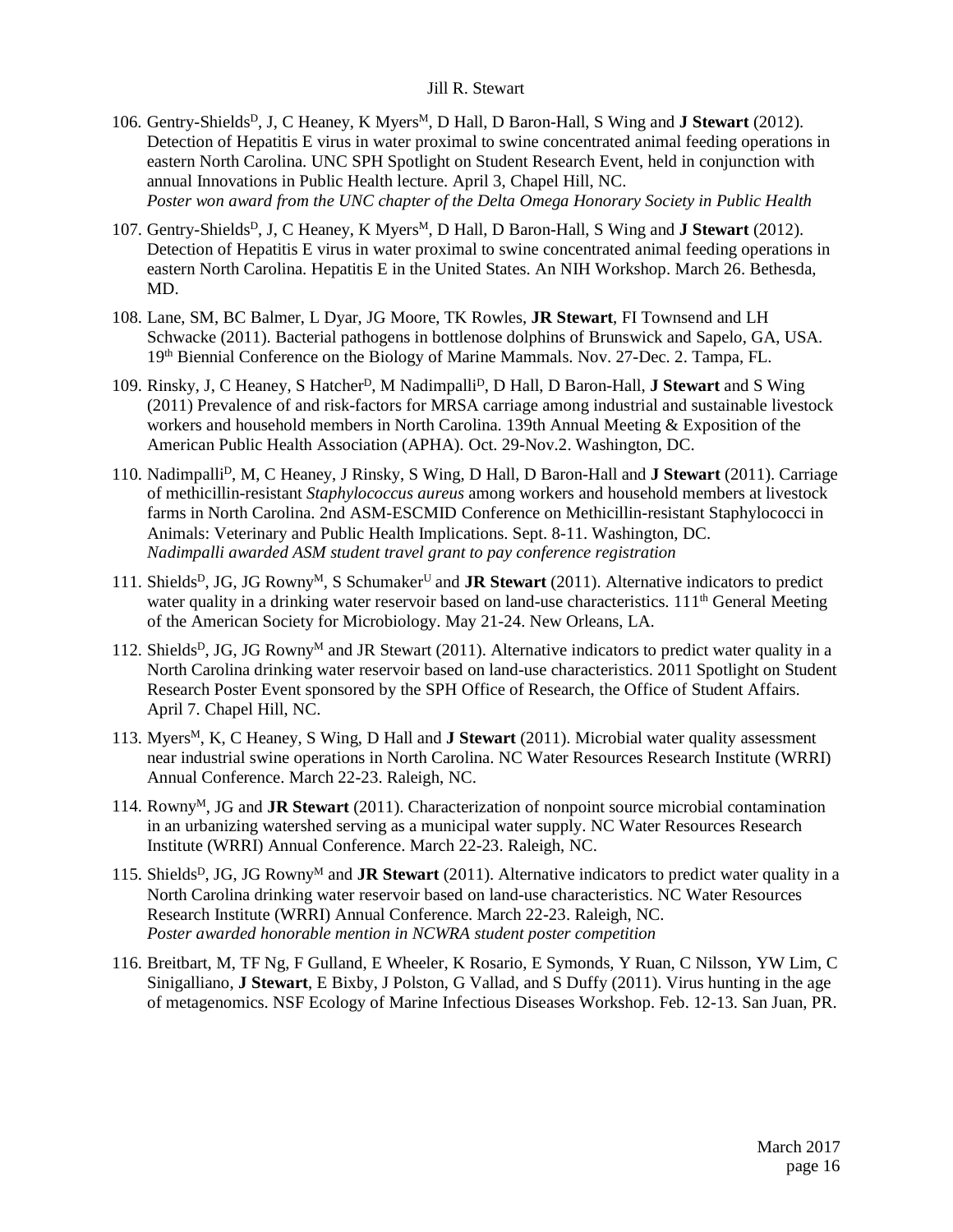- 117. Abdelzaher, A, M Wright, C Ortega, AR Hasan, H Solo-Gabrielle, T Shibata, J Kish, K Withum, G He, S Elmir, JA Bonilla, C Palmer, T Scott, G Lukasik, VJ Harwood, S McQuaig, C Sinigalliano, M Gidley, J Wanless, K Goodwin, L Plano, CA Garza, X Zhu, **J Stewart**, H Yampara-Iquise, C Carson, J Dickerson, J Fleisher and L Fleming (2011). Relationship between measured indicator microbes, pathogens, and human health effect levels in a non-point source subtropical marine recreational beach. NSF Ecology of Marine Infectious Diseases Workshop. Feb. 12-13. San Juan. PR.
- 118. Moore, JG, JW Dickerson, Jr., L Schwacke, T Rowles and **JR Stewart** (2010). *Vibrio* concentrations in bottlenose dolphins from Sapelo Island and Brunswick GA. International *Vibrios* in the Environment Conference. Nov. 7-12. Biloxi, MS.
- 119. Nilsson, WB, RN Paranjpye, BD Bill, VL Trainer, JW Dickerson, JG Moore, DI Greenfield, **JR Stewart** and MS Strom (2010). Linking changes in *Vibrio parahaemolyticus* populations to phytoplankton abundance and composition in the Puget Sound and coastal South Carolina. International *Vibrios* in the Environment Conference. Nov. 7-12. Biloxi, MS.
- 120. Abdelzaher, A, M Wright, C Ortega, AR Hasan, H Solo-Gabriele, T Shibata, J Kish, K Withum, G He, S Elmir, JA Bonilla, C Palmer, T Scott, G Lukasik, VJ Harwood, S McQuaig, C Sinigalliano, M Gidley, D Wanless, K Goodwin, L Plano, CA Garza, X Zhu, JD Wang, **J Stewart**, H Yampara-Iquise, C Carson, J Dickerson, J Fleisher and L Fleming (2010). Relationship between measured indicator microbes, pathogens, and human health effect levels in a non-point source subtropical marine recreational beach." Gordon Conference in Oceans and Human Health. June. Biddeford, Maine.
- 121. Shah, AH, Abdelzaher, AM, Solo-Gabriele, HM, Phillips, M, Hernandez, R, Kish, J, Scorzetti, G, Fell, JW, Diaz, MR Scott, TM, Lukasik, J, Harwood, VJ, McQuaig, S, Sinigalliano, CD, Gidley, ML, Wanless, D, Agar, A, Lui, J, **Stewart, JR**, Plano, LWR, Fleming, LE. (2010) Exploratory Study of Bacteria, Protozoa, Yeast, Helminthes, and Viruses of Health Significance at a Recreational Beach. Gordon Conference in Oceans and Human Health, June. Biddeford, Maine.
- 122. WuD, J, R Rodriguez, JR Stewart, OD Simmons and MD Sobsey (2010). Concentrating adenovirus 41 in drinking water using electronegative membrane filtration and hollow fiber ultrafiltration. Poster and Abstract Q-2400. 110<sup>th</sup> General Meeting of the American Society for Microbiology. May 23-27. San Diego, CA.
- 123. GregoryT, J, B RobinsonT, L Webster and **J Stewart** (2008). Use of a competitive internal positive control for reliable qRT-PCR detection of norovirus in marine environments. Poster and Abstract Q-446. 108th General Meeting of the American Society for Microbiology. June 1-5. Boston, MA.
- 124. JohnstonT, C, J Ufnar, J Gooch and **J Stewart** (2007). Development and validation of a multiplex Luminex assay for detection and tracking of fecal contamination. NOAA Oceans and Human Health Initiative (OHHI) all-PI meeting. Oct. 22-24. Muskegon, MI.
- 125. Ross, JD, JA Gooch, and **JR Stewart** (2007). *Vibrio vulnificus* and *V. parahaemolyticus* densities in oyster samples from coastal South Carolina. Medical University of South Carolina (MUSC) Marine Biomedicine and Environmental Sciences (MBES) Center Student Research Open House. July 20, Charleston, SC.
- 126. Sanger, D, J Stewart, G DiDonato, B Robinson<sup>T</sup>, B Thompson and F Holland (2006). Microbial water quality of tidal creek systems along the southeastern coast.  $27<sup>th</sup>$  Annual Meeting of the Society for Environmental Toxicology and Chemistry (SETAC). Nov. 5-9. Montréal, Québec, Canada.
- 127. RobinsonT, BJ, DL Richardson, **JR Stewart**, LD Coen, GHM Riekerk, RF Van Dolah, and JA Gooch (2006). Coliphage and human Norovirus presence at SCECAP and oyster disease monitoring sites. International Conference on Shellfish Restoration. Nov. 15-18. Charleston, SC.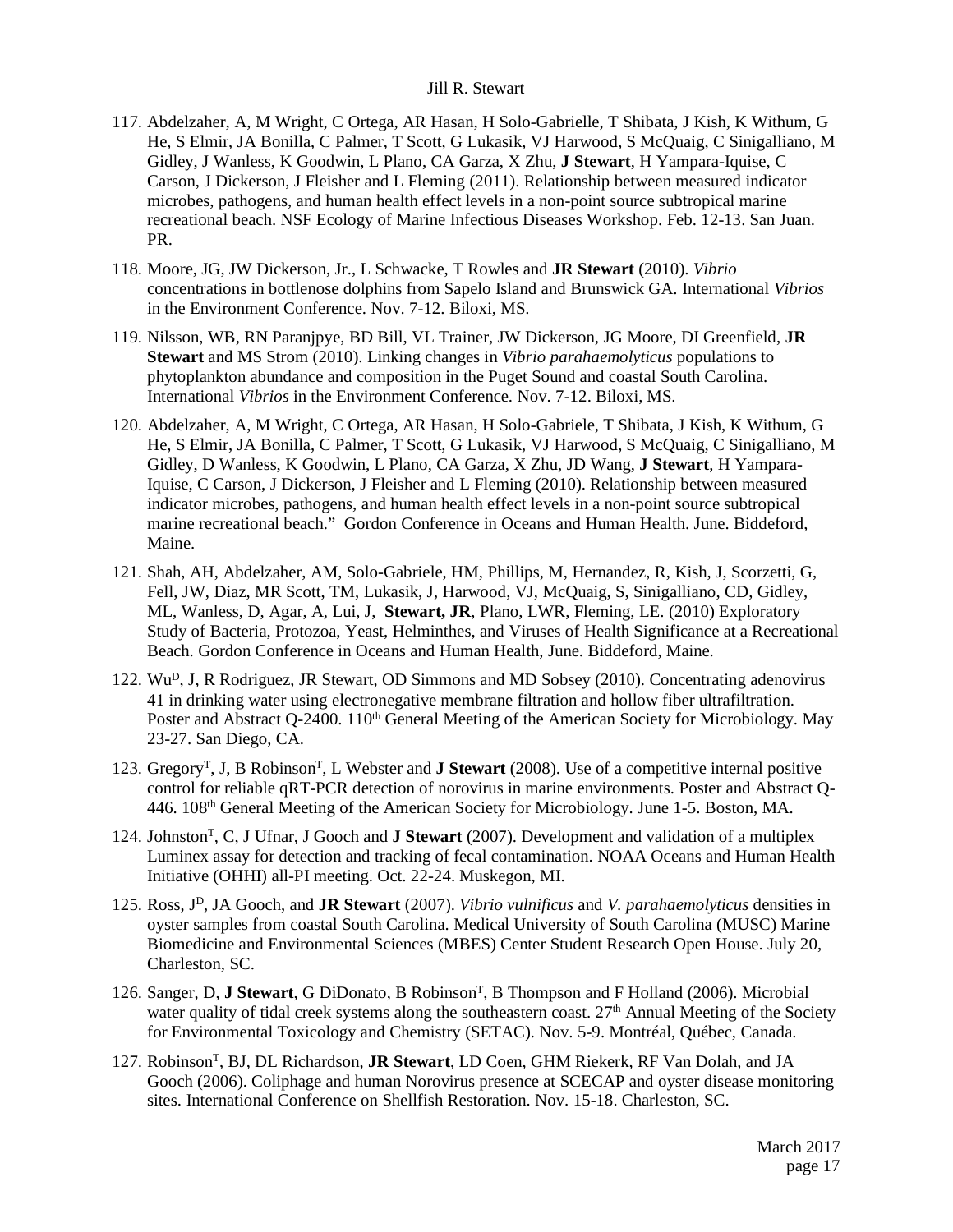- 128. Robinson, BJT, BC Thompson, LF Webster, G DiDonato, **J Stewart** and J Gooch (2006). Microbial water quality of tidal creek systems along the South Carolina coast.  $106<sup>th</sup>$  General Meeting of the American Society for Microbiology. May 21-25. Orlando, FL.
- 129. Hsu, F.-C., D. Battigelli, R. Wong, F. Tepper, B. RobinsonT, and **J. Stewart** (2005). Detection of coliphages in large volumes of water using positively charged filters. Poster and Abstract Q-321. 105th General Meeting of the American Society for Microbiology. June 5-9, Atlanta, GA.
- 130. **Stewart, JR**, SA McDaniel, BC Thompson, LF Webster, and GI Scott (2003). Prevalence of antibiotic resistant *Escherichia coli* in South Carolina environmental waters. Society of Environmental Toxicology and Chemistry (SETAC) 24<sup>th</sup> Annual Meeting. Nov. 9-13, Austin, TX.
- 131. **Stewart, JR**, J Vinje, SJG Oudejans and MD Sobsey (2003). Phylogenetic relationships of group III F+RNA coliphages from different sources. Poster and Abstract Q-475. 103rd General Meeting of the American Society for Microbiology. May 18-22. Washington, D.C.
- 132. Webster, LF, BC Thompson, **JR Stewart**, and DA Eargle (2002). Microbial source tracking of fecal pollution: a case study. Poster and Abstract Q-453. 102nd General Meeting of the American Society for Microbiology. May 19-23, Salt Lake City, UT.
- 133. **Stewart, JR**, MD Sobsey and GI Scott (2001). Coliphages as indicators and for fecal source tracking. Poster and Abstract Q-258. 101st General Meeting of the American Society for Microbiology. May 20-24. Orlando, FL.
- 134. **Stewart, JR**, BC Thompson, LF Webster, DE Chestnut, DA Graves and GI Scott (2000). *Escherichia coli* and coliphage analyses to differentiate pollution sources in surface waters of South Carolina. Poster and Abstract Q-297. 100<sup>th</sup> General Meeting of the American Society for Microbiology. May 21-25. Los Angeles, CA.
- 135. **Stewart, JR**, MD Sobsey, JL Carson, TM Gambling, and FP Williams (1998). Morphological identification of indicator viruses from reclaimed wastewater. Microscopy and Microanalysis Annual Meeting. July 12-16, Atlanta, GA. *Poster awarded 2nd place in meeting-wide RUSKA competition*
- 136. **Stewart, JR** and SA Macko (1996). A Stable Isotope Study of Meteoric Water: The Determination of a Local Meteoric Water Line for the Chesapeake Bay Area and its Relation to the Fresh Water Lenses on Parramore Island, VA. Virginia EnviroDays Exhibition. April. Charlottesville, VA.

# **TEACHING RECORD**

### *UNC Courses*

**ENVR 412: Ecological Microbiology** (3 credits) **Instructor** Spring Semesters (2009-2014); Fall Semesters (2015-present)

# **PUBH 705-001/ENVR 890-003: One Health, Philosophy to the Practical Integration of Human, Animal and Environmental Health** (1-3 variable credits)

Cross-listed with Duke and North Carolina State Universities Co-Instructor Spring Semesters (2017-present)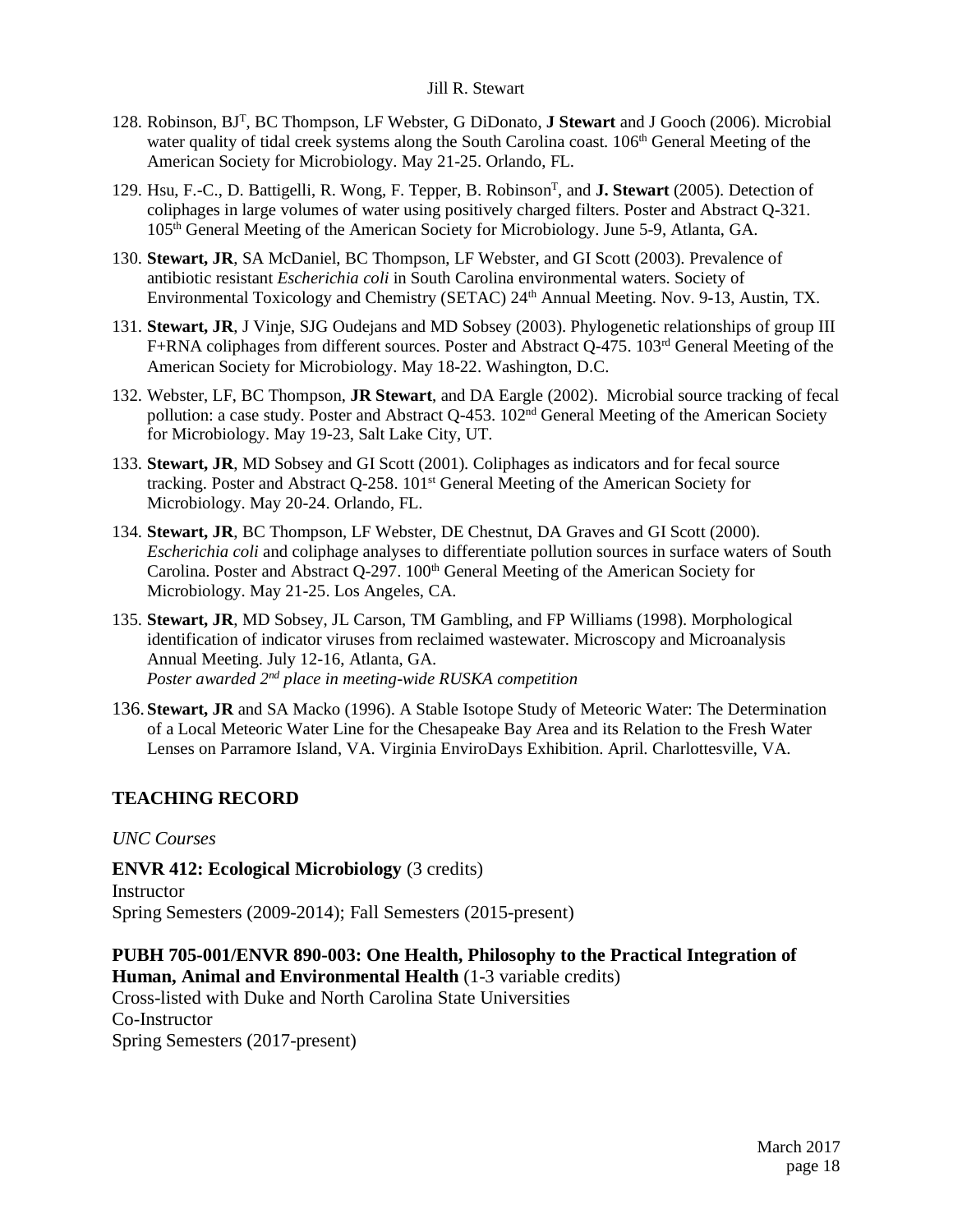# **ENVR 684 Water & Health Communication** (2 credits)

Co-Instructor Spring Semesters (2013-present)

# **ENVR 683 Water & Health Research** (2 credits)

Co-Instructor Fall Semesters (2012-2014)

# **ENVR 296-001S Humans and their Microbial Footprint** (3 credits)

**Instructor** Summer Study Abroad, Galápagos Islands (2012, 2013)

# **ENVR 401: Unifying Concepts of Environmental Sciences** (3 credits)

Module Instructor Spring Semesters (2010-2012)

Guest Lecturer in the Following:

EPID 785: Environmental Epidemiology (2010-present)) EPID 751: Emerging & Re-emerging Infectious Diseases (2014-present) PUBH 690-008: One Health: Integration of Human, Animal and Environmental Health (2014) EPID 755: Infectious Disease Epidemiology (2013) ENVR 601: Epidemiology for Environmental Scientists and Engineers (2012) ENVR 431: Techniques in Environmental Health Sciences (2008, 2009)

# *Additional Teaching and Outreach*

- Mentoring a "pod" of 15 undergraduate students (class of 2017) who received Col. Robinson Scholarships. These scholarships focus on students engaged in math and science (2013 present).
- Served as a moderator at the UNC Celebration of Undergraduate Research Symposium (April 2016).
- Mentored a team of 3 undergraduate students (Overbey, Gerhard and Steel) who won the Vimy Global Team Award from a university-wide pool of applicants. The Vimy Award is given annually to one interdisciplinary team of students (Vimy Scholars) working collaboratively to pursue research or service projects outside the United States (2013).
- Supervised honors contracts for UNC undergraduate honors students Kelli Paice (2011), Sharon Jiang (2014) and Ashley Cairns (2014).
- Hosted undergraduate students in laboratory for summer programs aimed at increasing representation of underrepresented minorities in sciences, including the UNC Science and Math Achievement and Resourcefulness Track (SMART) Program, the UNC Duke Energy Bioscience Summer (DEBS) Research Program (2009, 2010) and Morehouse College's Project IMHOTEP (2014).
- Gave invited presentation at the South Carolina Aquarium then sat on panel discussing water quality issues with the public (2007).
- Designed and taught Marine Microbiology Module of Marine Biomedicine and Environmental Sciences Program Selective Course, Medical Univ. of South Carolina (2006).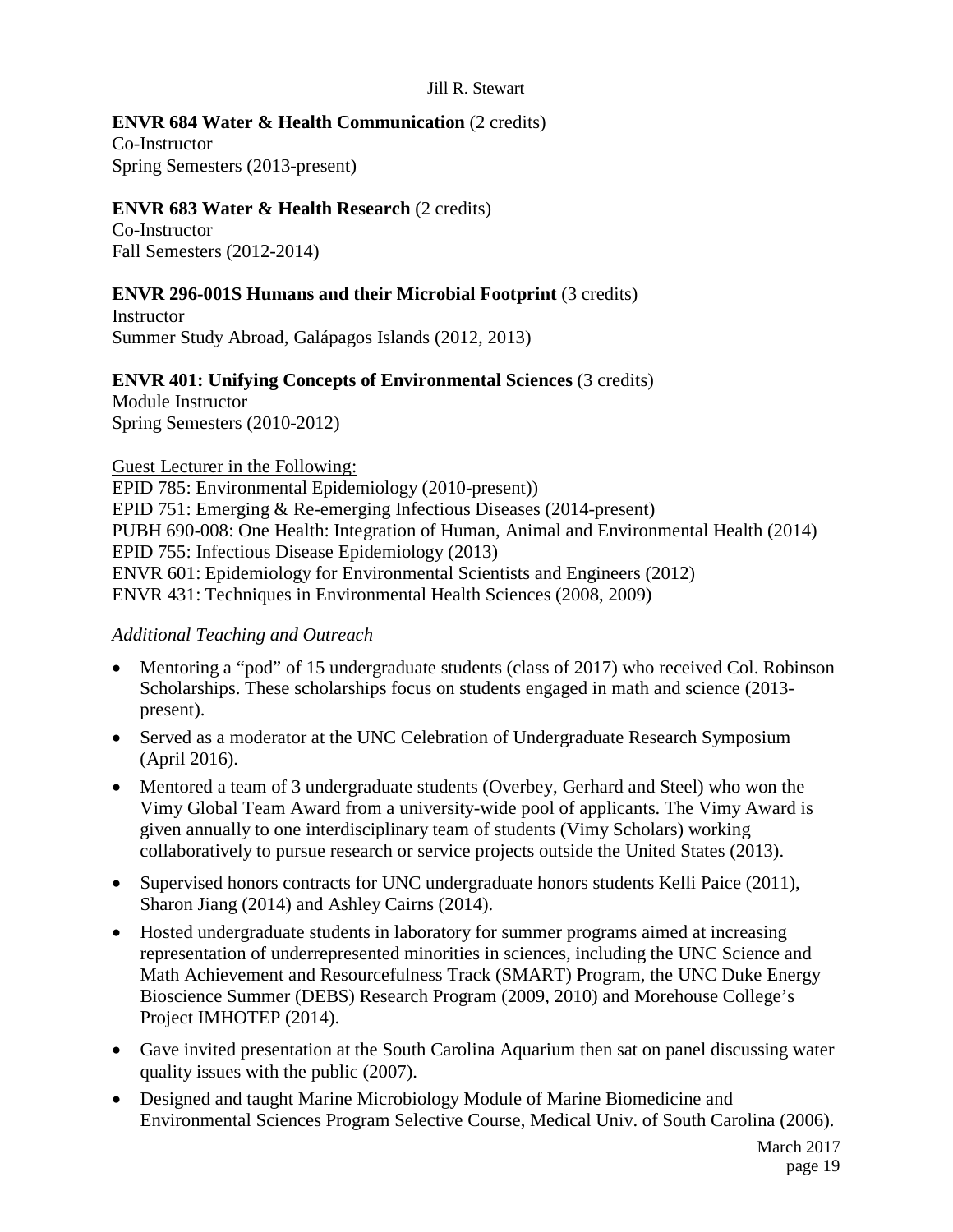- Judged science fairs for local schools in Charleston, SC (2003-2008).
- Offered pollution seminar to touring school groups in Charleston, SC (2005-2008).
- Designed and supervised an independent study on public health microbiology for a University of South Carolina PhD student (2005).
- Helped plan a coliphage methods demonstration at the biennial Interstate Shellfish Sanitation Conference (ISSC) in Point Clear, AL. Helped develop instructional brochures for use at the conference and subsequent dissemination. (2005).
- Trained representatives from the Hampton Roads, VA Sanitation District (HRSD) in coliphage detection technology (2005).
- Answers media queries for popular science news pieces (e.g. CNN 1999; Charleston Post & Courier 2004; The Weather Channel 2005).
- Developed curriculum and materials, and performed as faculty for American Society for Microbiology (ASM) pre-meeting workshop on microbial source tracking (Washington D.C. 2003; New Orleans, LA 2004; Atlanta, GA 2005).
- Served on panel and participated in webcast discussion of NC coastal water quality in Beaufort, NC. Sponsored by the NC National Estuarine Research Reserve (2002).

# *Student Advising*

# *Primary Advisor for Students* (10 current, 20 graduated)

# Current (10)

Sarah Rhodes (PhD, in progress) David Holcomb (PhD, in progress) Elizabeth Christenson (PhD, in progress) Collin Knox Coleman (PhD, in progress); co-advisor with Prof. Mark Sobsey Corinne Weisner (MS/PhD, in progress); co-advisor with Prof. Marc Serre Alyssa Grube (MS/PhD, in progress) Claire Tipton (MS, in progress) Amy Guo (MS, in progress) Ryan Leighton (MS, in progress) Lindsay Wickersham (MS, in progress)

# Graduated (20)

Patsy Polston (PhD, 2015; Pasteur Institute Postdoc) Maya Nadimpalli (PhD, 2015; Pasteur Institute Postdoc) Sarah Hatcher (PhD, 2015; CDC Epidemic Intelligence Service Fellowship) Jennifer Gentry Shields (PhD, 2012; Procter and Gamble Research & Development) Jianyong Wu (PhD, 2011; US EPA Researcher); co-advisor with Prof. Michael Emch Sharon Jiang (MS, 2017) Brianna Young (MS, 2016) William Gerhard (MSPH, 2015) Elizabeth Pierce (MS, 2014) Maya Nadimpalli (MS, 2012) Tracey Slaughter (MPH, 2012); Ms. Kathleen Gray as research advisor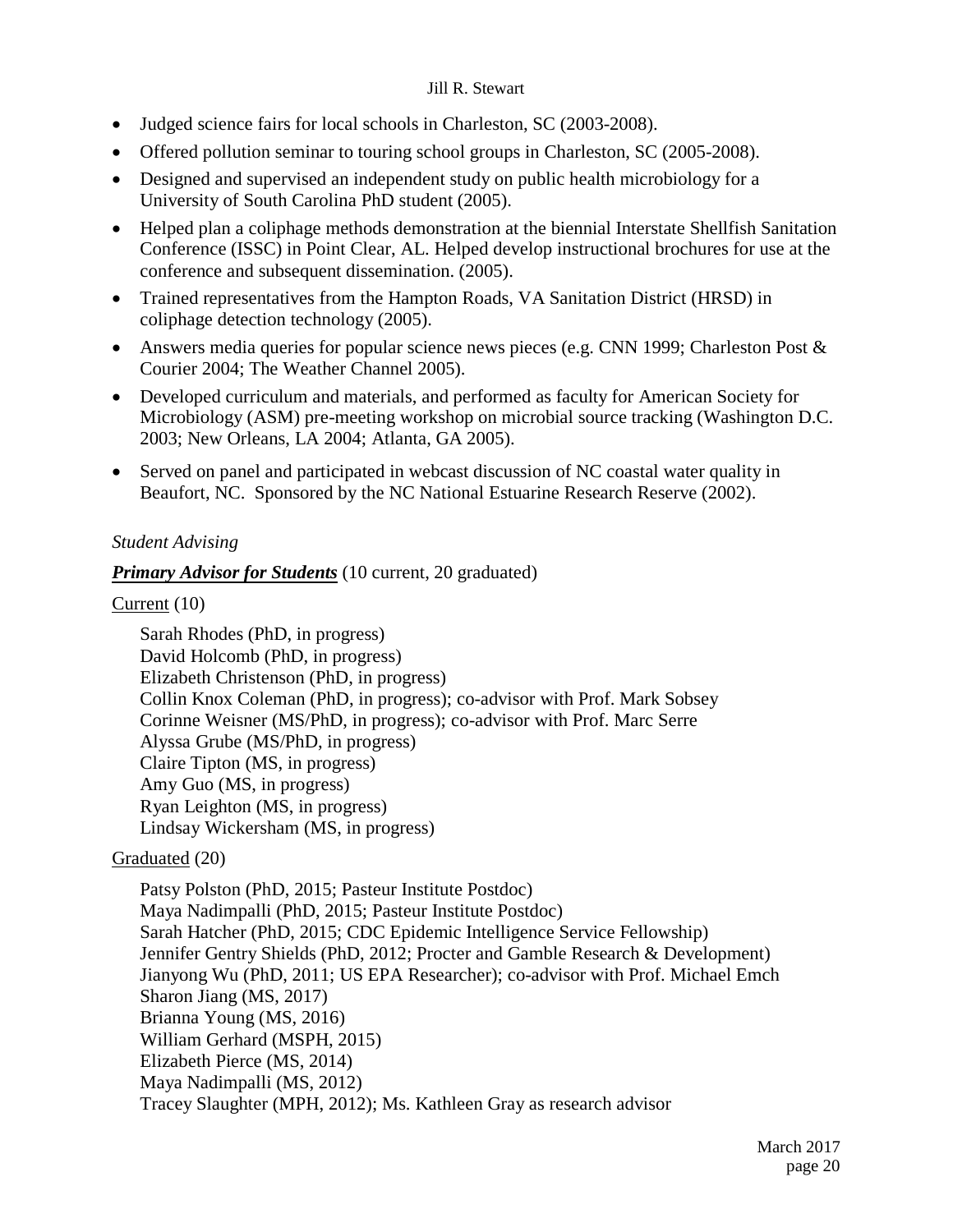Robert Albury (MS, 2012) Kevin Myers (MSPH, 2011) Jakob Rowny (MS, 2011) Emylee Prevette (MSPH, 2010) Alexandra Nguyen (BSPH Honors, 2016) Sharon Jiang (BSPH Honors, 2016) Connor Ifkovits (BS Honors, UNC Biology, 2015); Dr. Elizabeth Shank as academic advisor Katie Overbey (BS Honors, UNC Environmental Science, 2014) Hunter Story (BS Honors, UNC Biology, 2011); Dr. Ann Matthysse as academic advisor

### *Committee Member for Students* (63 graduated)

### Doctorate (11 graduated)

Emily Bailey (PhD, 2017) Elizabeth Martin (PhD, 2017) Ariel Atkinson (PhD, 2016) Melanie Napier (PhD, Epidemiology, 2016) Ampai Soros (PhD, 2015) Alice Wang (PhD, 2015) Eric Staunton (PhD, 2015) Raul Gonzales (PhD, 2013) Leah Schinasi (PhD, Epidemiology, 2012) Tim Otten (PhD, 2012) Curtis Stumpf (PhD, Marine Sciences, 2011)

### Master's (44 graduated)

Sloane Tilley (MS, 2017) Collin Knox Coleman (MSPH, 2016) Andrew Nguyen (MSPH, 2016) Katherine Brown (MSPH, 2016) Katherine Broadwater (MS, 2016) Lisa Smeester (MS, 2016) A.J. Karon (MSPH, 2016) Elizabeth Corteselli (MSPH, 2016) Rachel Baum (MSPH, 2016) Jenna Hartley (MS, 2016) Frank Joseph Stillo III (MSPH, 2015) Elizabeth Christenson (MS, 2015) Kellen Lauer (MS, Marine Sciences, 2015) Tucker Witsil (MSPH, 2014) Caroline Kostyla (MS, 2014) Lauren Koban (MS, 2014) Carrie Doyle (MS, 2013) Tania Jordanova (MSPH & MCRP, 2013) Brad Bennett (MSEE, 2012) Sage Dunleavy (MS, 2012) Gabe McGowan (MS, 2012)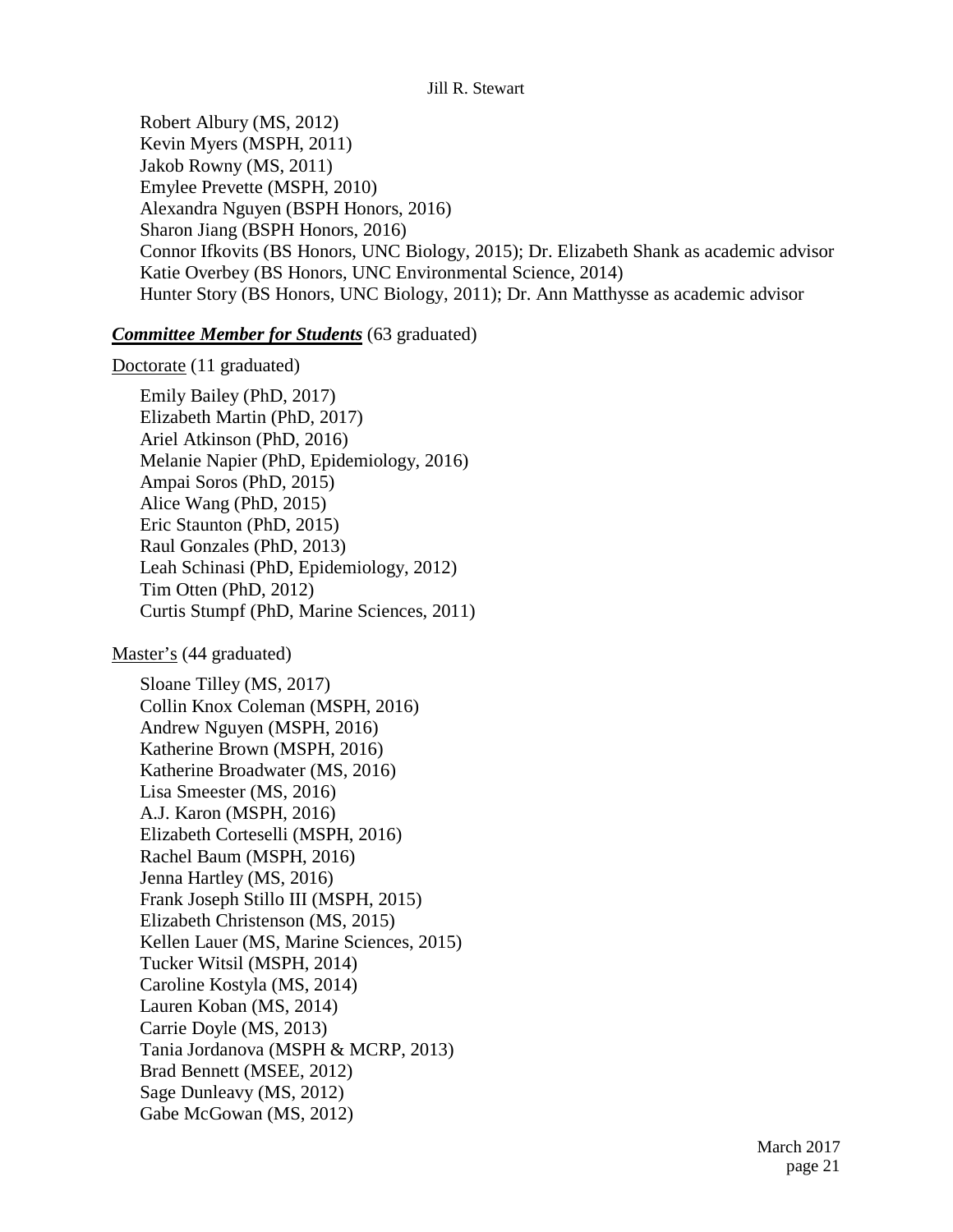Sara Mishamandani (MSPH, 2012) Rebecca Milsk (MS, 2012) Kristen Betz (MS, 2012) Grant Lignon (MSPH, 2012) Alyson Malone (MSPH, 2012) Abhinav Komandur (MSPH, 2012) Will Stanley (MS, 2011) Paul Ebohon (MS, 2011) Angela Wang (MSPH, 2011) Jenia Tufts (MS, 2011) Jonny Crocker (MSEE, 2011) Patsy Polston (MSPH, 2010) Mary (Katie) Kelly (MSPH, 2010) Amanda Kaufman (MSPH, 2010) Jacqueline Knee (MSPH, 2010) Katherine Pierson (MSPH, 2010) Emma Susick (MS, 2010) Kavya Kasturi (MSEE, 2009) Lauren Thie (MSPH, 2009) Julianne Tajuba (MSPH, 2008) Heidi Williams (MS, College of Charleston, 2008) Jordan Felber (MES, College of Charleston, 2007) Jeanette Klopchin (MES, College of Charleston, 2005)

Bachelors with Honors (8 graduated)

Jack Cordes (BSPH, 2017) Abhishek Komandur (BSPH, 2017) Saideep Gona (BSPH, 2016) Stefanie Schwemlein (BSPH, 2014) Shannon Steel (BS, Geography, 2014) Sophie Wilderotter (BSPH, 2012) Abhinav Komandur (BSPH, 2011) Grant Ligon (BSPH, 2010)

# **GRANTS**

### *Current Support*

- NSF Ecology and Evolution of Infectious Disease (EEID) Program: "The impact of intensive livestock production on the disease ecology of antibiotic resistant *Staphylococcus*." Role: PI. 09/15/13-08/31/18.
- London School of Hygiene and Tropical Medicine: "Population density, neighborhood-level sanitation access, and health in urban Maputo." Role: Investigator on a subaward (PI Bartram) with prime funding from the US Agency for International Development (USAID). 01/01/2015-03/30/2017.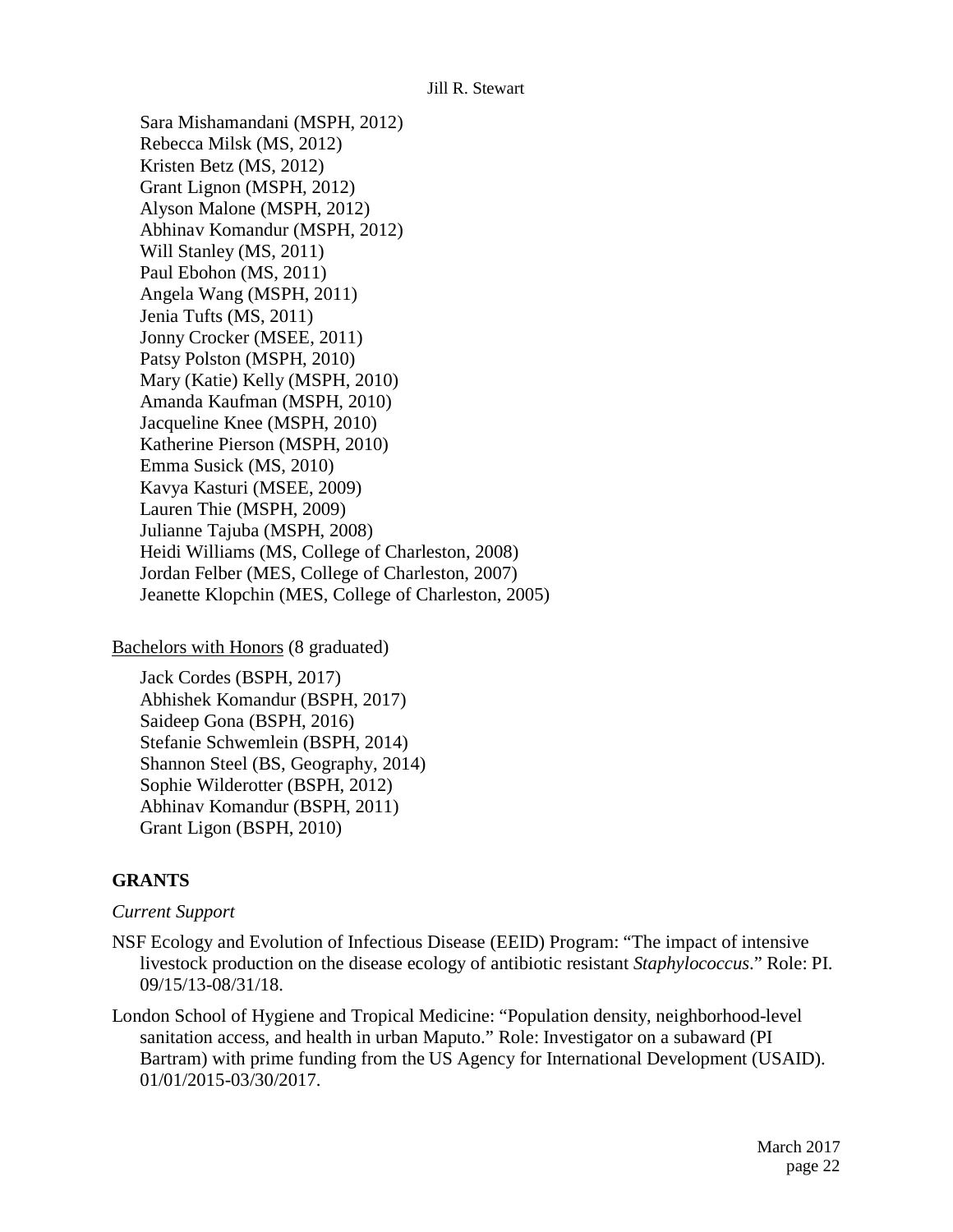- Gillings Innovation Labs: "Novel tools to track land-applied biosolids." Role: PI. 01/01/2015- 12/31/2017.
- University of South Carolina: "A proposed study to evaluate the efficacy of chlorine dioxide in selected clinical trials." Role: PI on a subaward with prime funding from WaterTech Healthcare, LLC. 8/1/2015-8/31/2017.
- *Completed Support*
- NC Sea Grant: "Rapid detection of fecal indicator bacteria in water by enzymatic hydrolysis of specific chromogenic substrates." Role: PI. 02/01/14-01/31/16.
- Southern California Coastal Water Research Project (SCCWRP): "Coliphage analysis in support of a health risk pilot study at beaches in San Diego County II." Role: PI. 01/01/2015- 06/31/2015.
- Southern California Coastal Water Research Project (SCCWRP): "Coliphage analysis in support of a health risk pilot study at beaches in San Diego County." Role: PI. 01/15/2014- 07/14/2014.
- United Nations Children's Fund (UNICEF): "Rapid detection of fecal bacteria in water by improved enzymatic methods." Role: Co-PI (PI: Bartram). 01/01/2015-08/31/2015.
- United Nations Children's Fund (UNICEF): "Real-time *E. coli* water testing research." Role: Co-PI (PI Bartram). 11/01/13-04/30/14.
- Center for a Livable Future, Johns Hopkins University: "Longitudinal study of pathogen exposure and CAFO worker health." Role: Investigator (PI Heaney). 10/01/12-06/01/14.
- Gillings Innovation Labs: "Microbial source tracking technology to evaluate land application of waste products." Role: PI. 07/01/10-06/30/13.
- NC TraCS Institute: "Biomarkers to assess infectivity of *Staphylococcus* isolated from surface waters." Role: PI. 09/01/11-11/30/12.
- UNC ECHO Program: "Developing, optimizing and validating non-invasive measures for zoonotic pathogen carriage." Role: PI. 04/01/11-07/31/12.
- UNC University Research Council Small Grant: "Impacts of CAFOs on microbial water quality." Role: PI. 12/01/09-11/30/11.
- Southern California Coastal Water Research Project (SCCWRP): "Virus analysis in support of California recreational water epidemiology studies." Role: PI on subaward with prime funding from the State Water Resources Control Board. 08/01/10-07/31/11.
- NC Water Resources Research Institute (WRRI): "Microbial contaminants associated with urbanization of a drinking water reservoir." Role: PI. 03/01/10-02/28/11.
- UNC Junior Faculty Development Award: "Evaluation of public health risks associated with beach sand." Role: PI. 01/01/10-12/31/10.
- NOAA Oceans and Human Health Initiative: "Establishment of a center of excellence in oceans and human health within the Hollings Marine Laboratory at Charleston, SC." Role: PI, Pathogen Source Tracking Program (Center PI Holland). 10/01/04-09/30/10.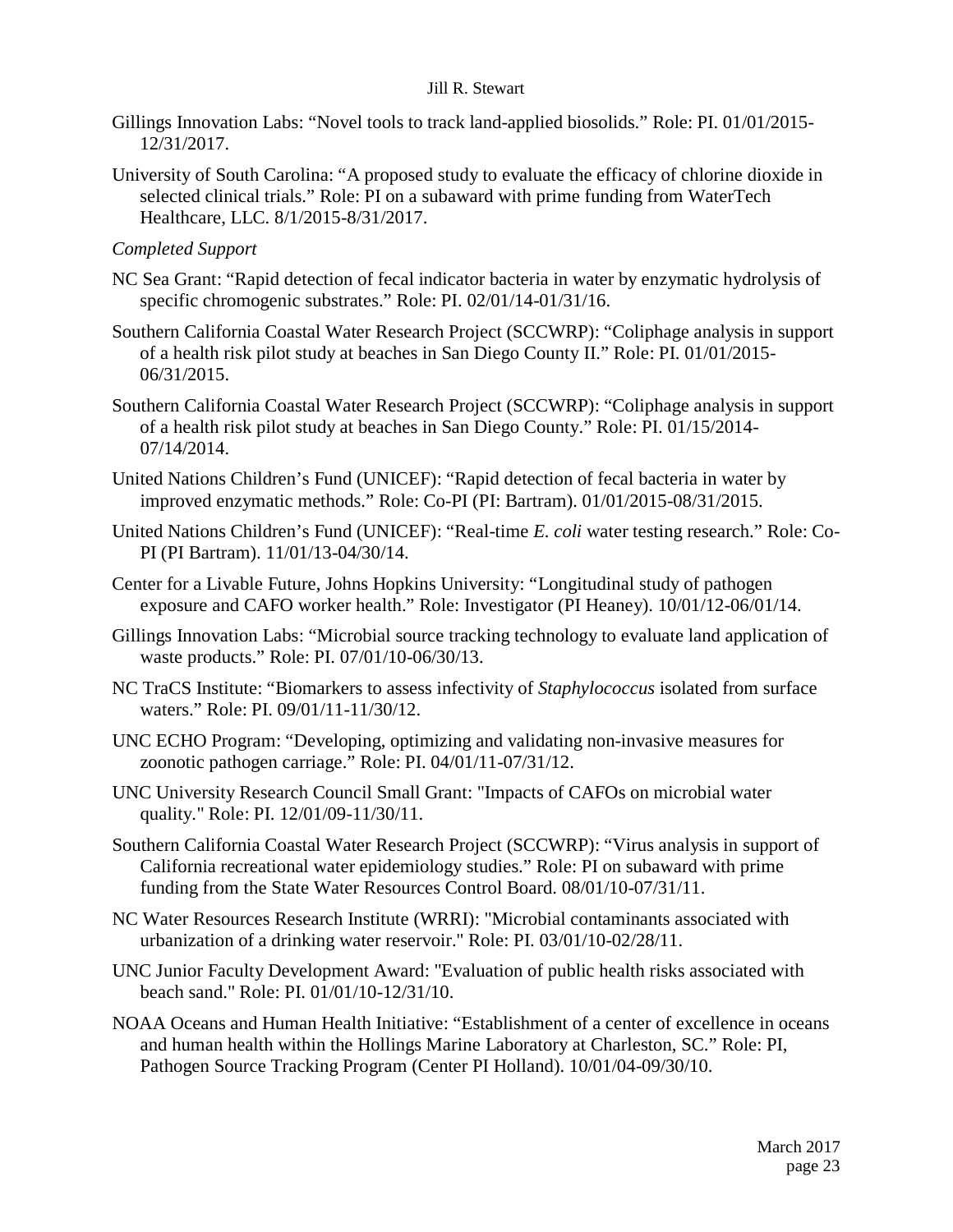- US EPA Advanced Monitoring Initiative: "Linking changes in plankton biodiversity to increased human exposure to pathogens and potential for using the Global Earth Observing System to monitor and predict such threats." Role: Project Lead (PI Sandifer). 03/01/08-05/31/10.
- The Cooperative Institute for Coastal and Estuarine Environmental Technology (CICEET): "Assessment of microbial contaminants pertinent to swimming-related illnesses at Doheny Beach, Orange County, CA." Role: Co-PI (PI Noble). 05/01/07-04/30/08.
- US EPA 319 grant awarded by the SC Department of Health and Environmental Control (DHEC): "Microbial source tracking to identify pollution sources affecting shellfish harvesting waters." Role: Co-PI (PI Scott). 2001-2003.
- US EPA 319 grant awarded by the SC Department of Health and Environmental Control (DHEC): *"Escherichia coli* and coliphage analyses to differentiate pollution sources in surface waters." Role: Co-PI (PI Scott). 2000-2001.

# **PROFESSIONAL SERVICE**

*Peer Review*

- Serves on Editorial Board for *Applied and Environmental Microbiology* (2016-2019).
- Serves as a review editor for the *Environmental Health* section of Frontiers journals. The *Environmental Health* section is cross-listed in the journals *Frontiers in Public Health* and *Frontiers in Environmental Science* (2014-present).
- Conducts peer-review for scientific journal articles: *Applied and Environmental Microbiology Aquatic Biology Canadian Journal of Microbiology Coastal Management Journal Environmental Health Environmental Health Perspectives Environmental Microbiology Environmental Monitoring and Assessment Environmental Science & Technology Estuaries and Coasts Hydrobiologia International Journal of Environmental Research and Public Health Journal of Applied Microbiology Journal of Environmental Management Journal of Environmental Quality Journal of Great Lakes Research Journal of the American Water Works Association Journal of Virological Methods Journal of Water, Sanitation and Hygiene for Development Letters in Applied Microbiology Marine Pollution Bulletin Microbial Ecology Oceanography Science of the Total Environment Water Research*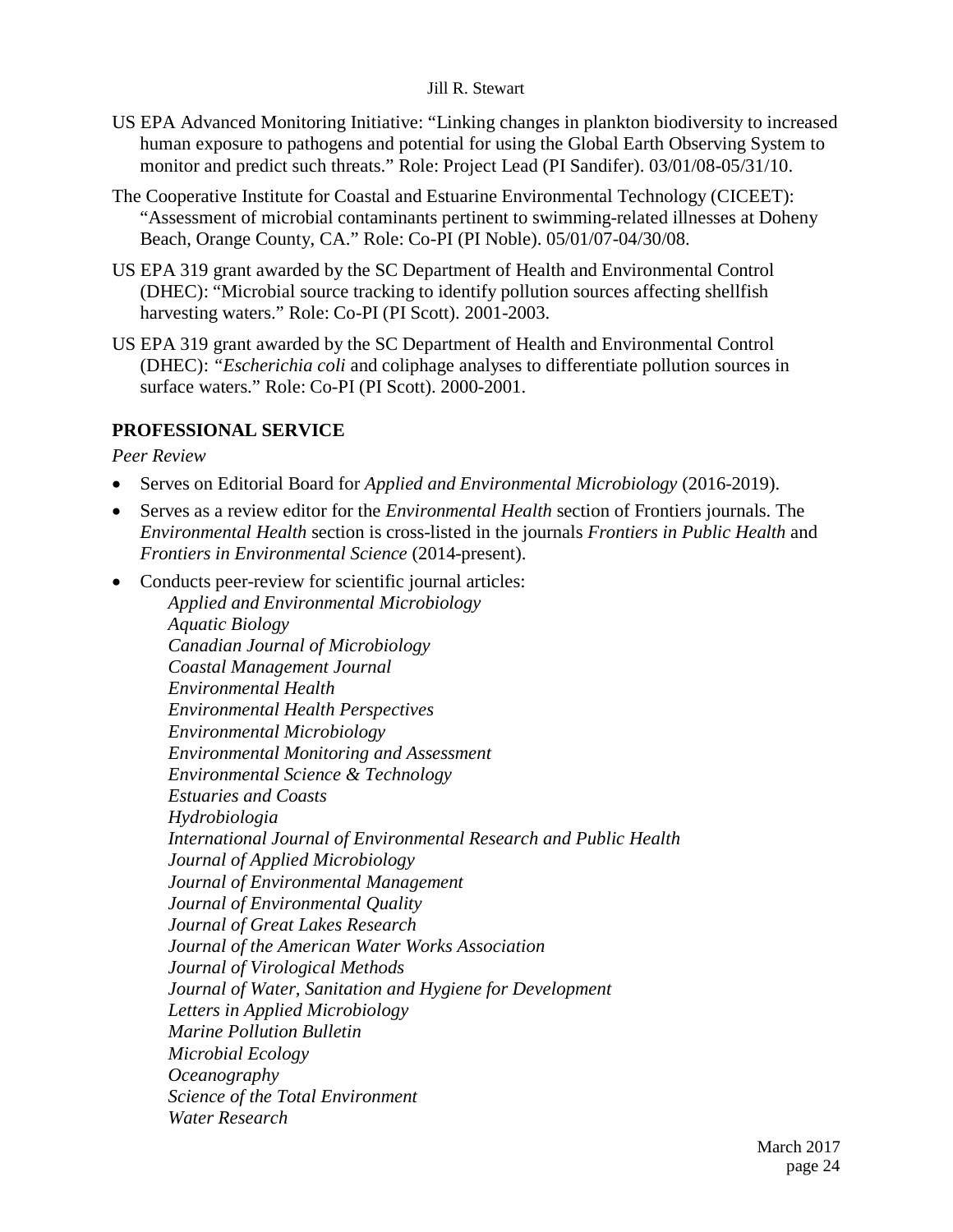• Conducts peer-review for research proposals:

*USDA Small Business Innovative Research (panelist) Sea Grant NC Sea Grant UPR Sea Grant SC Sea Grant WI Sea Grant EPA Gulf of Mexico and RARE Programs The Cooperative Institute for Coastal and Estuarine Technology (CICEET) Department of Commerce SBIR Program NOAA Oceans and Human Health Initiative NOAA Non-Native Oyster Research Program NIWR-USGS Competitive Grants Program NC Biotechnology Center NC WRRI Robert Wood Johnson Foundation*

- Organized review and sorting of 415 abstracts submitted to Division Q for presentation at the 2012 American Society for Microbiology (ASM) General Meeting (2012).
- Reviewed and scored selected abstracts submitted to conference "Water and Health: Where Science Meets Policy" jointly sponsored by the Water Institute at UNC and UNC's Institute for the Environment (2010, 2012, 2013).
- Served on a project advisory committee for the American Water Works Association Research Federation (2006-2008).

# *Workshop Participation*

- EPA Experts Scientific Workshop on "The potential human health risks from exposure to fecal contamination from avian and other wildlife sources in recreational waters" (Nov. 15- 17, 2011; Atlanta, GA).
- NSF Ecology of Marine Infectious Diseases Workshop (Feb. 12-13, 2011; San Juan, PR).
- International Joint Commission's (IJC) Beaches and Recreational Water Quality Work Group (Oct. 21-22, 2010; Erie, PA).
- EPA workshop on final indicators of ecosystem services for estuaries and wetlands. (June 7- 10, 2010; Denver, CO).
- Attended a stakeholders meeting in Duplin Co., NC to address hog waste management and community health issues, along with representatives from the US EPA, USDA and NC DENR (May 26, 2010; Duplin County, NC).
- Experts Scientific Workshop on Inland Waters coordinated by the Environment Research Foundation (WERF) and sponsored by EPA's Office of Water (Feb. 18-20, 2009; Dallas, TX).
- National Institute of Standards and Technology (NIST) conference on accelerating innovation in biosciences (Oct. 2008; Gaithersburg, MD).
- Cary Conference "Ecology of Infectious Diseases" Workshop (05/05; Milbrook, NY)
- Water and Environment Research Federation (WERF) Microbial Source Tracking Workshop (02/05; San Antonio, TX)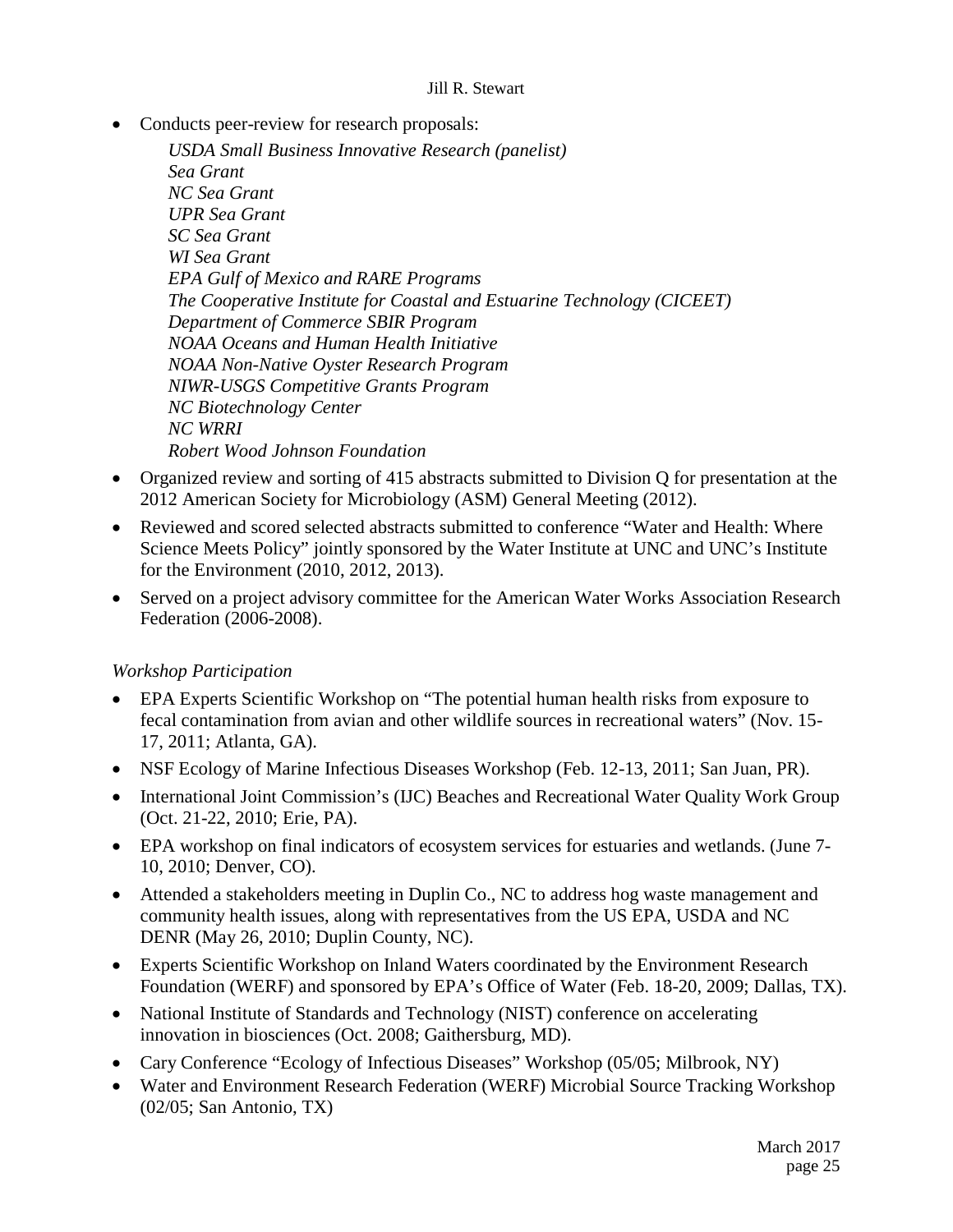• Alliance for Coastal Technologies (ACT) Genetic Sensors Workshop (01/05; St. Petersburg, FL)

# *Conference Activities*

- Serves on planning committee for annual Water Microbiology Conference: Microbial Contaminants from Watersheds to Human Exposure. This conference is held annually in Chapel Hill, NC (2014-present).
- Co-Convened a workshop titled "Coliphage as fecal indicator viruses in recreational water and shellfish" held prior to the 2<sup>nd</sup> annual UNC Water Microbiology Conference (2015).
- Co-Convened a workshop titled "Preparedness and Response in Context of Microbial Contaminants, Public Health, and Extreme Events" held prior to the UNC Water Microbiology Conference (2014).
- Reviewed session proposals and invited Division Lecturer for 2013 ASM General Meeting, then led Division business meeting including nominations for new chair (2013).
- Co-Convened a workshop titled "The New Age of Rapid Methods for Water Quality Applications: Blending Scientific Advancement with Routine Monitoring Needs". The workshop was organized by Prof. Rachel Noble and was held at the UNC Water and Health Meeting (Oct., 2011; Chapel Hill, NC).
- Facilitated session on Seafood Quality and Safety, and Natural Products from the Sea at the NOAA Oceans and Human Health Initiative all-PI meeting (Oct 24, 2007; Muskegon, MI).
- Performed as rappateur for breakout group identifying human health research priorities for National Ocean Research Priorities Plan and Implementation Strategy (April 2006; Denver).
- Facilitated session "Designing an Ocean Observation System to Support Public Health Decisions" at Coastal Observations for Decision Making Conference (Jan. 23-25, 2006; St. Petersburg, FL).
- Co-Chaired session titled "Understanding and Predicting Pathogens in an Ecosystem Context" at the NOAA Oceans and Human Health all-PI meeting (Jan. 18 2006; Charleston SC).
- Co-Chaired a pathogens session for SYM05 "Connecting Estuarine and Great Lakes Health with Human Health" at the 18th Biennial Conference of the Estuarine Research Federation (Oct. 16-21, 2005; Norfolk, VA).
- Co-Chaired a technical session on microbial source tracking at the Biennial meeting of the Interstate Shellfish Sanitation Conference (ISSC) (Aug. 3-7, 2003; Portland, OR).
- Helped organize and administer two CDC-funded workshops on coastal public health preparedness (2003 & 2004; Charleston, SC).

# *Committees and Working Groups*

- Serves on Faculty Advisory Committee (FAC) for the UNC Institute for the Environment (2015-present).
- Serves on working group convened by UNC Gillings School of Global Public Health and NC State University College of Veterinarian Medicine to develop shared research and training programs with global impact on health (2015-present).